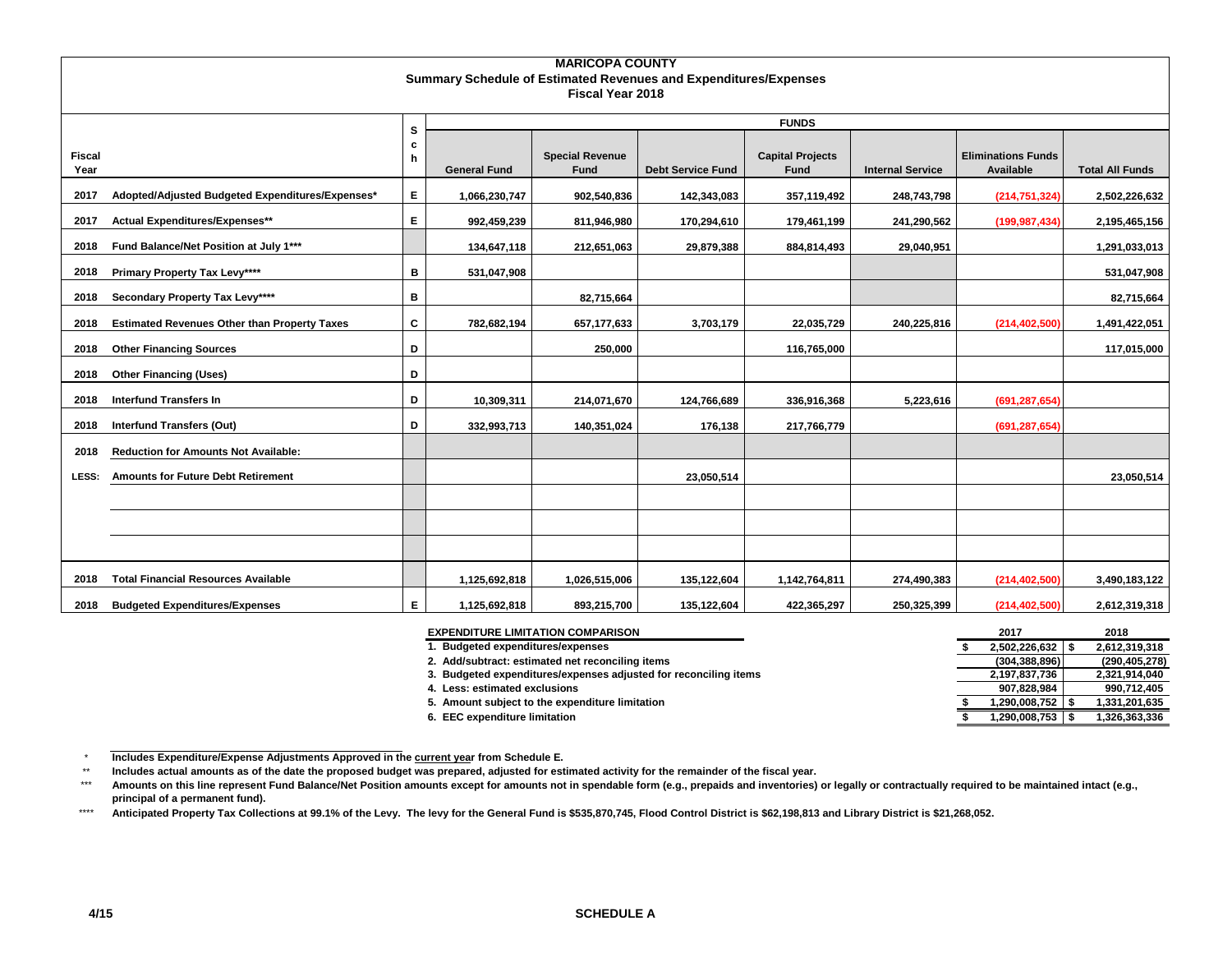# **MARICOPA COUNTY Fiscal Year 2018 Tax Levy and Tax Rate Information**

|                                                                                                                                                                                         |    | 2017                      |    | 2018                      |
|-----------------------------------------------------------------------------------------------------------------------------------------------------------------------------------------|----|---------------------------|----|---------------------------|
| 1. Maximum allowable primary property tax levy.<br>A.R.S. §42-17051(A)                                                                                                                  |    | 655,823,089               | £. | 684,096,821               |
| 2. Amount received from primary property taxation<br>in the current year in excess of the sum of that<br>year's maximum allowable primary property tax<br>levy. A.R.S. §42-17102(A)(18) | \$ |                           |    |                           |
| 3. Property tax levy amounts<br>A. Primary property taxes<br>B. Secondary property taxes                                                                                                |    | 506,222,142               | \$ | 535,870,745               |
| <b>Flood Control District</b><br><b>Library District</b>                                                                                                                                | \$ | 58,463,580<br>20,091,335  | \$ | 62,198,813<br>21,268,052  |
| Total secondary property taxes<br>C. Total property tax levy amounts                                                                                                                    |    | 78,554,915<br>584,777,057 | \$ | 83,466,865<br>619,337,610 |
| 4. Property taxes collected*<br>A. Primary property taxes<br>(1) Current year's levy                                                                                                    | S. | 491,035,478               | \$ | 521,489,046               |
| (2) Prior years' levies<br>(3) Total primary property taxes                                                                                                                             |    | 9,111,998<br>500,147,476  |    | 9,558,862<br>531,047,908  |
| B. Secondary property taxes<br>(1) Current year's levy<br>(2) Prior years' levies                                                                                                       |    | 76,198,268<br>1,413,988   | S  | 81,226,782<br>1,488,882   |
| (3) Total secondary property taxes<br>C. Total property taxes collected **                                                                                                              |    | 77,612,256<br>577,759,732 |    | 82,715,664<br>613,763,572 |
| 5. Property tax rates<br>A. County tax rate<br>(1) Primary property tax rate                                                                                                            |    | 1.4009                    |    | 1.4009                    |
| (2) Secondary property tax rate<br><b>Flood Control District</b><br><b>Library District</b>                                                                                             |    | 0.1792<br>0.0556          |    | 0.1792<br>0.0556          |
| (3) Total county tax rate                                                                                                                                                               |    | 1.6357                    |    | 1.6357                    |
| B. Special assessment district tax rates<br>Secondary property tax rates                                                                                                                |    |                           |    |                           |
|                                                                                                                                                                                         |    |                           |    |                           |

\* Includes actual property taxes collected as of the date the proposed budget was prepared, plus estimated property tax collections for the remainder of the fiscal year.

<sup>\*\*</sup> Represents budgeted Property Tax Revenue. Property tax revenue is budgeted in FY 2018 based on pirio years' collection trends, rather than on the actual levy amount. Each year, between 2 and 3% of levied taxes go unpaid. Whil a portion (approximately 2%) are paid in the following tax year, approximately 1% are never paid, or are not levied due to resolutions which actually reduce assessed value amounts. Levy for the General Fund is \$535,870,745, Flood Control District is \$62,198,813 and Library District is \$21,268,052.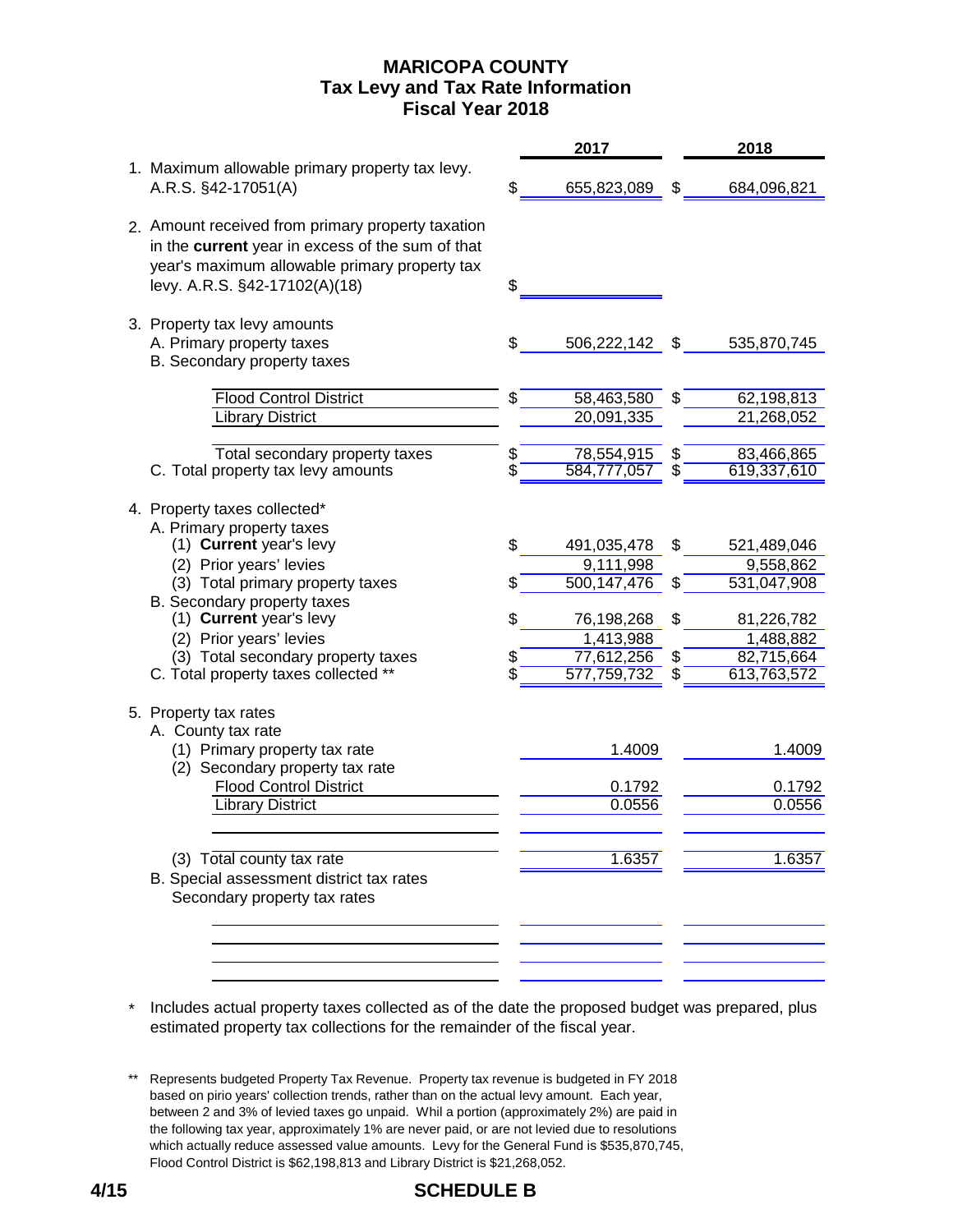|                                              | <b>ESTIMATED</b><br><b>REVENUES</b> | <b>ACTUAL</b><br><b>REVENUES*</b> | <b>ESTIMATED</b><br><b>REVENUES</b> |
|----------------------------------------------|-------------------------------------|-----------------------------------|-------------------------------------|
| <b>SOURCE OF REVENUES</b>                    | 2017                                | 2017                              | 2018                                |
| <b>GENERAL FUND</b>                          |                                     |                                   |                                     |
| Taxes                                        |                                     |                                   |                                     |
| Tax Penalties & Interest                     | 7,519,586                           | 9,393,807                         | 7,519,586                           |
| PILT-City                                    |                                     | 1,079,834                         | 356,448                             |
| <b>PILT-Federal</b>                          |                                     | 3,011,264                         | 3,011,264                           |
| PILT-Salt River Project                      | 13,659,917                          | 10,235,526                        | 10,622,182                          |
| <b>State Shared Sales Tax</b>                | 516,863,039                         | 516,460,545                       | 533,940,557                         |
| State Shared Vehicle License                 | 149,955,458                         | 151,767,415                       | 156,707,940                         |
| <b>Licenses and permits</b>                  |                                     |                                   |                                     |
| Licenses & Permits                           | 2.329.936                           | 1,395,908                         | 1,342,771                           |
| Intergovernmental                            |                                     |                                   |                                     |
| Grants-Federal                               | 70,561                              |                                   |                                     |
| Grants-Other                                 |                                     | 20,731                            |                                     |
| Intergovernmental-Federal                    | 556,820                             | 1,250                             | 92,999                              |
| Intergovernmental-Other                      |                                     | 553,820                           | 249,287                             |
| Intergovernmental-State                      |                                     | 86,545                            | 4,827,300                           |
| <b>Charges for services</b>                  |                                     |                                   |                                     |
| Intergov Charges For Services-District       | 499,778                             | 533,218                           | 568432                              |
| <b>Intergov Charges For Services-Federal</b> | 3,159,024                           | 3,194,058                         | 3,154,774                           |
| Intergov Charges For Services-Other          | 17,633,056                          | 19,282,374                        | 17,269,953                          |
| <b>Intergov Charges For Services-State</b>   | 1,499,782                           | 5,275,083                         | 328,257                             |
| <b>Judicial Charges For Services</b>         | 17,582,488                          | 16,712,975                        | 17,123,376                          |
| <b>Patient Services Revenue</b>              | 6,988                               | 7,478                             | 6,988                               |
| <b>Other Charges For Services</b>            | 8,349,285                           | 12,035,148                        | 9,945,209                           |
| <b>Fines and forfeits</b>                    |                                     |                                   |                                     |
| Fines & Forfeits                             | 10,372,054                          | 10,766,341                        | 10,746,561                          |
| <b>Investments</b>                           |                                     |                                   |                                     |
| Interest Income                              | 2,400,000                           | 3,122,266                         | 2,400,000                           |
| <b>Miscellaneous</b>                         |                                     |                                   |                                     |
| Miscellaneous                                | 2,254,906                           |                                   | 1,902,142                           |
| <b>Other Miscellaneous</b>                   | 258,040                             | 7,032,945<br>501,738              | 564,702                             |
| Sale of Assets                               | 537                                 | 149,767                           | 296                                 |
| <b>Unclaimed/Abandoned Property</b>          |                                     |                                   | 1,170                               |
|                                              |                                     | 544                               |                                     |
| Total General Fund \$                        | 754,971,255                         | 772,620,580<br>\$                 | \$<br>782,682,194                   |

 \* Includes actual revenues recognized on the modified accrual or accrual basis as of the date the proposed budget was prepared, plus estimated revenues for the remainder of the fiscal year.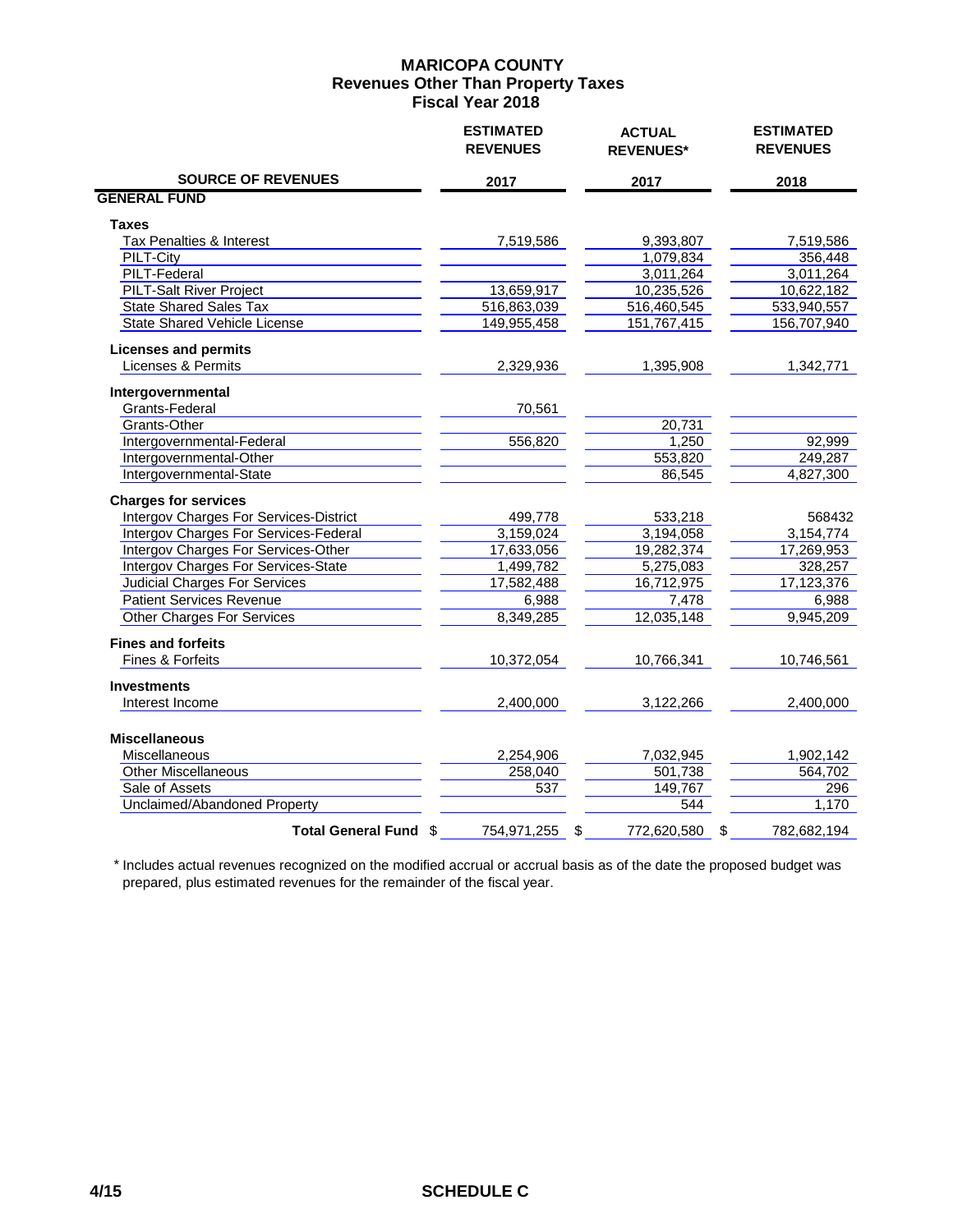|                                                    | <b>ESTIMATED</b><br><b>REVENUES</b> | <b>ACTUAL</b><br><b>REVENUES*</b> | <b>ESTIMATED</b><br><b>REVENUES</b> |  |  |
|----------------------------------------------------|-------------------------------------|-----------------------------------|-------------------------------------|--|--|
| <b>SOURCE OF REVENUES</b>                          | 2017                                | 2017                              | 2018                                |  |  |
| <b>SPECIAL REVENUE FUNDS</b>                       |                                     |                                   |                                     |  |  |
| <b>List Fund:</b>                                  |                                     |                                   |                                     |  |  |
| <b>Transportation Operations</b>                   | 118,542,556                         | 120,038,817                       | 124,761,185                         |  |  |
| <b>Transportation Grants</b>                       | 496,054                             | 373,855                           | 593,000                             |  |  |
| <b>Detention Operations</b>                        | 176,612,798                         | 178,277,944                       | 184,866,918                         |  |  |
| <b>Flood Control</b>                               | 3,175,422                           | 29,997,194                        | 765,940                             |  |  |
| <b>Flood Control Grants</b>                        | 105,000                             | 72,500                            |                                     |  |  |
| <b>Adult Probation Fees</b>                        | 12,743,611                          | 11,799,247                        | 12,672,199                          |  |  |
| <b>Adult Probation Grants</b>                      | 2,924,101                           | 2,672,473                         | 2,512,292                           |  |  |
| <b>Air Quality Fees</b>                            | 12,083,786                          | 12,443,449                        | 12,339,789                          |  |  |
| <b>Air Quality Grants</b>                          | 4,139,552                           | 4,139,552                         | 5,403,005                           |  |  |
| <b>Animal Control Field Operations</b>             | 3,474,714                           | 3,749,933                         | 3,749,933                           |  |  |
| <b>Animal Control Grants</b>                       |                                     | 33,247                            |                                     |  |  |
| Animal Control License/Shelter                     | 10,175,000                          | 9,870,260                         | 11,045,516                          |  |  |
| <b>Ballpark Operations</b>                         | 4,831,504                           | 5,135,500                         | 4,900,275                           |  |  |
| <b>Cactus League Operations</b>                    | 1,333,391                           | 1,336,298                         | 1,075,068                           |  |  |
| <b>Check Enforcement Program</b>                   | 72,302                              | 121,730                           | 50,200                              |  |  |
| <b>Children's Issues Education</b>                 |                                     | 35                                |                                     |  |  |
| Child Support Enhancement                          | 60,000                              | 32,398                            | 31,000                              |  |  |
| Clerk of Court Fill The Gap                        | 1,939,376                           | 1,938,551                         | 1,905,898                           |  |  |
| Clerk of the Court EDMS                            | 2,500,000                           | 2,573,118                         | 2,570,690                           |  |  |
| <b>Clerk of the Court Grants</b>                   | 1,693,126                           | 1,693,126                         | 1,442,472                           |  |  |
| <b>Conciliation Court Fees</b>                     | 1,583,362                           | 1,519,361                         | 1,583,362                           |  |  |
| <b>Correctional Health Grants</b>                  |                                     |                                   | 348,944                             |  |  |
| County Attorney Fill the Gap                       | 1,494,911                           | 1,448,178                         | 1,529,368                           |  |  |
| <b>County Attorney Grants</b>                      | 7,335,355                           | 7,335,355                         | 6,874,498                           |  |  |
| County Attorney RICO                               | 1,879,086                           | 1,879,086                         | 2,185,173                           |  |  |
| <b>Court Document Retrieval</b>                    | 1,034,000                           | 1,053,207                         | 1,053,207                           |  |  |
| <b>Criminal Justice Enhancement</b>                | 1,256,277                           | 1,256,277                         | 1,294,408                           |  |  |
| Diversion                                          | 1,713,350                           | 2,100,000                         | 1,718,186                           |  |  |
| <b>Domestic Relations Mediation Education</b>      | 200,600                             | 193,783                           | 193,550                             |  |  |
| <b>Educational Supplemental Program</b>            | 566,275                             | 498,181                           | 495,594                             |  |  |
| <b>Elections Grants</b>                            | 406,750                             | 88,655                            |                                     |  |  |
| <b>Emancipation Administration</b>                 |                                     | 335                               |                                     |  |  |
| <b>Emergency Management</b>                        | 1,181,160                           | 1,104,033                         | 1,019,264                           |  |  |
| <b>Environmental Services Environmental Health</b> | 19,383,201                          | 20,338,287                        | 20,227,476                          |  |  |
| <b>Environmental Services Grants</b>               | 67,198                              | 67,198                            | 67,198                              |  |  |
| <b>Expedited Child Support</b>                     | 677,500                             | 637,501                           | 637,500                             |  |  |
| <b>CDBG Housing Trust</b>                          | 6,231,776                           | 6,546,324                         | 10,343,521                          |  |  |
| <b>Human Services Grants</b>                       | 51,497,289                          | 51,074,305                        | 40,842,630                          |  |  |
| <b>Inmate Health Services</b>                      | 369,950                             | 373,418                           | 369,950                             |  |  |
| <b>Inmate Services</b>                             | 9,596,352                           | 9,653,977                         | 9,596,352                           |  |  |
| Judicial Enhancement                               | 1,399,000                           | 1,399,000                         | 1,399,000                           |  |  |
| Justice Court Judicial Enhancement                 | 737,183                             | 734,982                           | 737,183                             |  |  |
| <b>Justice Courts Photo Enforcement</b>            | 774                                 |                                   |                                     |  |  |
| Justice Courts Special Revenue                     | 6,664,653                           | 6,799,386                         | 6,798,886                           |  |  |
| Juvenile Probation Diversion                       | 214,095                             | 180,091                           | 180,000                             |  |  |
| Juvenile Probation Grants                          | 3,928,047                           | 3,594,537                         | 4,113,768                           |  |  |
| Juvenile Probation Special Fee                     | 2,669,777                           | 2,412,699                         | 2,412,699                           |  |  |
| Juvenile Restitution                               | 4,000                               | 2,175                             | 1,430                               |  |  |
| <b>Lake Pleasant Recreation Services</b>           | 2,742,031                           | 2,883,726                         | 2,848,028                           |  |  |
| Law Library Fees                                   | 1,188,774                           | 1,223,069                         | 1,225,447                           |  |  |
| Legal Defender Fill the Gap                        | 66,362                              | 66,362                            | 66,362                              |  |  |
| <b>Library District</b>                            | 6,426,211                           | 6,374,231                         | 7,411,669                           |  |  |
| <b>Library District Grants</b>                     | 411,428                             | 410,428                           | 132,516                             |  |  |
| <b>Medical Examiner Grants</b>                     | 19,488                              | 49,532                            | 50,000                              |  |  |
| Non-Departmental Grants                            | 3,616,710                           | 2,517,800                         | 12,699,000                          |  |  |
| <b>Officer Safety Equipment</b>                    | 52,000                              | 49,506                            | 52,000                              |  |  |
| Palo Verde                                         | 706,722                             | 706,722                           | 704,721                             |  |  |
|                                                    |                                     |                                   |                                     |  |  |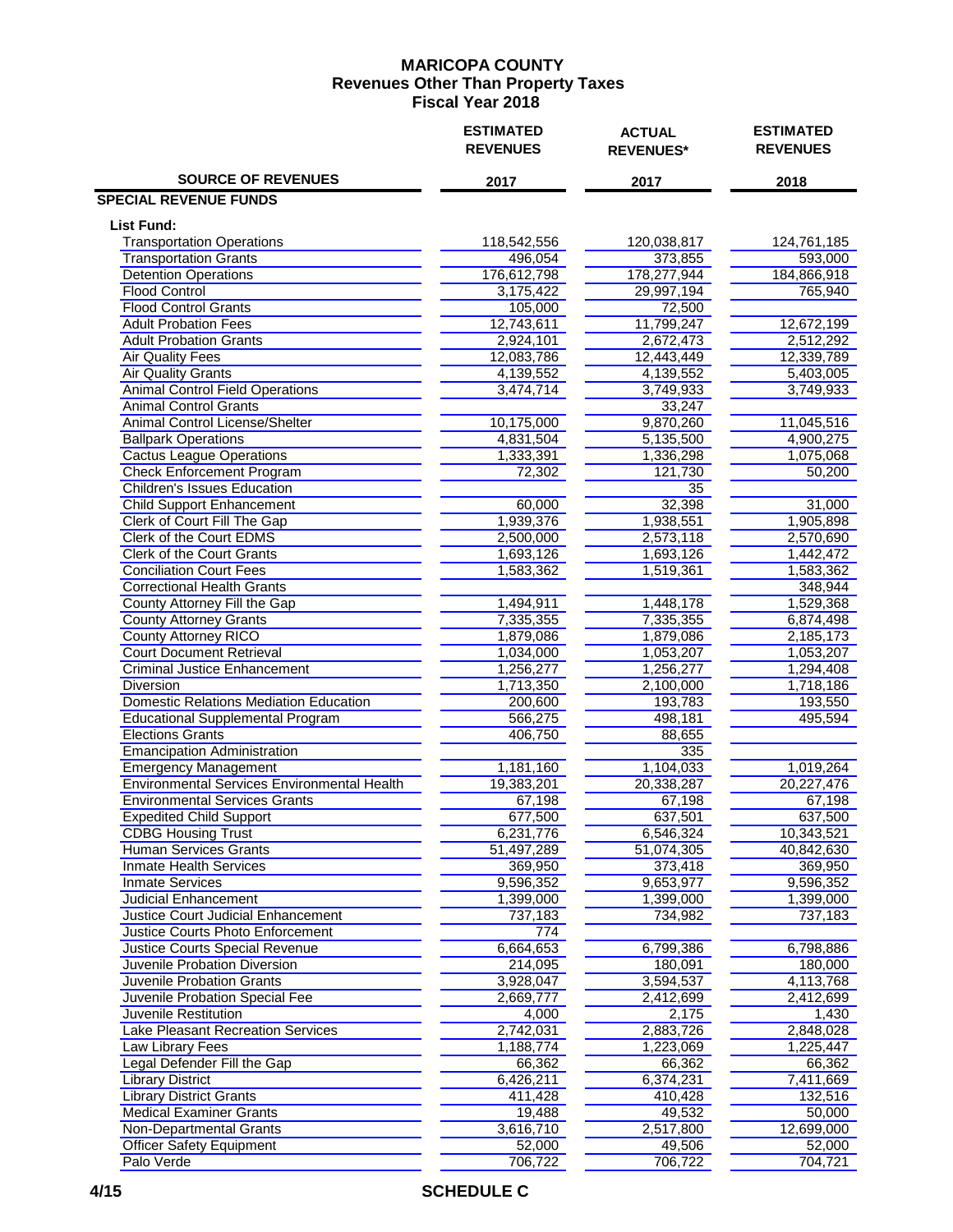|                                                                          |    | <b>ESTIMATED</b><br><b>REVENUES</b> | <b>ACTUAL</b><br><b>REVENUES*</b> | <b>ESTIMATED</b><br><b>REVENUES</b> |
|--------------------------------------------------------------------------|----|-------------------------------------|-----------------------------------|-------------------------------------|
| <b>SOURCE OF REVENUES</b>                                                |    | 2017                                | 2017                              | 2018                                |
| Parks and Recreation Grants                                              |    |                                     | 48,828                            | 23,560                              |
| Parks Donations                                                          |    | 25,404                              | 33,307                            | 30,293                              |
| Parks Enhancement                                                        |    | 4,959,106                           | 5,403,364                         | 5,240,317                           |
| Parks Souvenir                                                           |    | 396,183                             | 385,681                           | 396,183                             |
| Planning and Development Fees                                            |    | 8,010,200                           | 9,385,045                         | 9,924,115                           |
| <b>Probate Fees</b>                                                      |    | 392,000                             | 393,138                           | 392,000                             |
| Public Defender Fill the Gap                                             |    | 776,508                             | 776,508                           | 843,871                             |
| <b>Public Defender Grants</b>                                            |    | 222,141                             | 197,195                           | 198,518                             |
| <b>Public Defender Training</b>                                          |    | 346,113                             | 315,110                           | 285,490                             |
| Public Health Fees                                                       |    | 6,608,299                           | 6,607,665                         | 6,763,302                           |
| <b>Public Health Grants</b>                                              |    | 51,163,998                          | 49,960,841                        | 52,891,093                          |
| Recorders Surcharge                                                      |    | 3,792,689                           | 3,867,313                         | 3,807,689                           |
| <b>School Communication</b>                                              |    | 521,000                             | 557,681                           | 667,681                             |
| <b>School Grants</b>                                                     |    | 24,501,039                          | 18,846,934                        | 33,198,027                          |
| <b>School Transportation</b>                                             |    | 600,000                             | 549,761                           | 600,000                             |
| <b>Sheriff Donations</b>                                                 |    | 33,969                              | 66,774                            | 62,014                              |
| <b>Sheriff Grants</b>                                                    |    | 7,624,572                           | 7,353,997                         | 8,847,429                           |
| <b>Sheriff Jail Enhancement</b>                                          |    | 1,482,444                           | 1,393,832                         | 1,482,444                           |
| <b>Sheriff RICO</b>                                                      |    | 1,750,000                           | 1,604,167                         | 1,750,000                           |
| <b>Sheriff Towing and Impound</b>                                        |    | 211,100                             | 172,820                           | 186,746                             |
| <b>Small School Service</b>                                              |    | 109,551                             | 109,995                           | 109,551                             |
| Spousal Maintenance Enforcement Enhancement                              |    | 108,000                             | 107,544                           | 108,000                             |
| Spur Cross Ranch Conservation                                            |    | 272,132                             | 291,111                           | 272,132                             |
| <b>Superior Court Building Repair</b>                                    |    |                                     | 3,563                             |                                     |
| Superior Court Fill the Gap                                              |    | 2,009,415                           | 2,009,415                         | 2,202,900                           |
| <b>Superior Court Grants</b>                                             |    | 5,159,653                           | 5,159,653                         | 4,082,087                           |
| <b>Superior Court Special Revenue</b>                                    |    | 4,881,783                           | 4,932,803                         | 4,932,280                           |
| Taxpayer Information                                                     |    | 304,341                             | 304,341                           | 304,341                             |
| <b>Victim Compensation Interest</b>                                      |    | 19,756                              | 6,579                             | 10,500                              |
| Victim Compensation Restitution                                          |    | 164,759                             | 189,277                           | 199,800                             |
| <b>Victim Location</b>                                                   |    | 2,000                               | 2,000                             | 2,000                               |
| Waste Management                                                         |    | 65,000                              | 145,073                           | 65,000                              |
| Waste Tire                                                               |    | 4,956,341                           | 5,400,000                         | 5,400,000                           |
| <b>Total</b>                                                             | \$ | 625,693,436                         | \$<br>649,452,249                 | \$<br>657, 177, 633                 |
| Total Special Revenue Funds \$                                           |    | 625,693,436                         | \$<br>649,452,249                 | \$<br>657, 177, 633                 |
| <b>DEBT SERVICE FUNDS</b>                                                |    |                                     |                                   |                                     |
| County Improvement Debt                                                  |    |                                     | 5,533                             |                                     |
| County Improvement Debt 2                                                |    |                                     | 34,497                            |                                     |
| <b>Stadium District Debt Service</b>                                     |    | 3,705,813                           | 3,706,131                         | 3,703,179                           |
| Total Debt Service Funds \$                                              |    | 3,705,813                           | \$<br>3,746,161                   | \$<br>3,703,179                     |
| <b>CAPITAL PROJECTS FUNDS</b>                                            |    |                                     |                                   |                                     |
|                                                                          |    |                                     |                                   |                                     |
| <b>Transportation Capital Project</b>                                    |    | 18,085,534                          | 14,562,085                        | 21,256,329                          |
| <b>Detention Capital Projects</b>                                        |    |                                     | 737,649                           |                                     |
| County Improvement COP Series 2015                                       |    |                                     | 74,052                            |                                     |
| Intergovernmental Capital Projects                                       |    | 200                                 | 303                               | 200                                 |
| Long Term Project Reserve                                                |    | 750,200                             | 764,976                           | 750,200                             |
| Library District Capital Improvement                                     |    |                                     | 13,874                            | 29,000                              |
| <b>Flood Control Capital Projects</b><br>Total Capital Projects Funds \$ |    | 40,938,500<br>59,774,434            | \$<br>40,941,212<br>57,094,151    | \$<br>22,035,729                    |
| <b>INTERNAL SERVICE</b>                                                  |    |                                     |                                   |                                     |
|                                                                          |    |                                     |                                   |                                     |
| <b>Benefits Trust</b>                                                    |    | 164,540,161                         | 162,494,795                       | 163,210,956                         |
| <b>Benefits Trust-Agency</b>                                             |    | 14,922,290                          | 15,178,398                        | 15,281,010                          |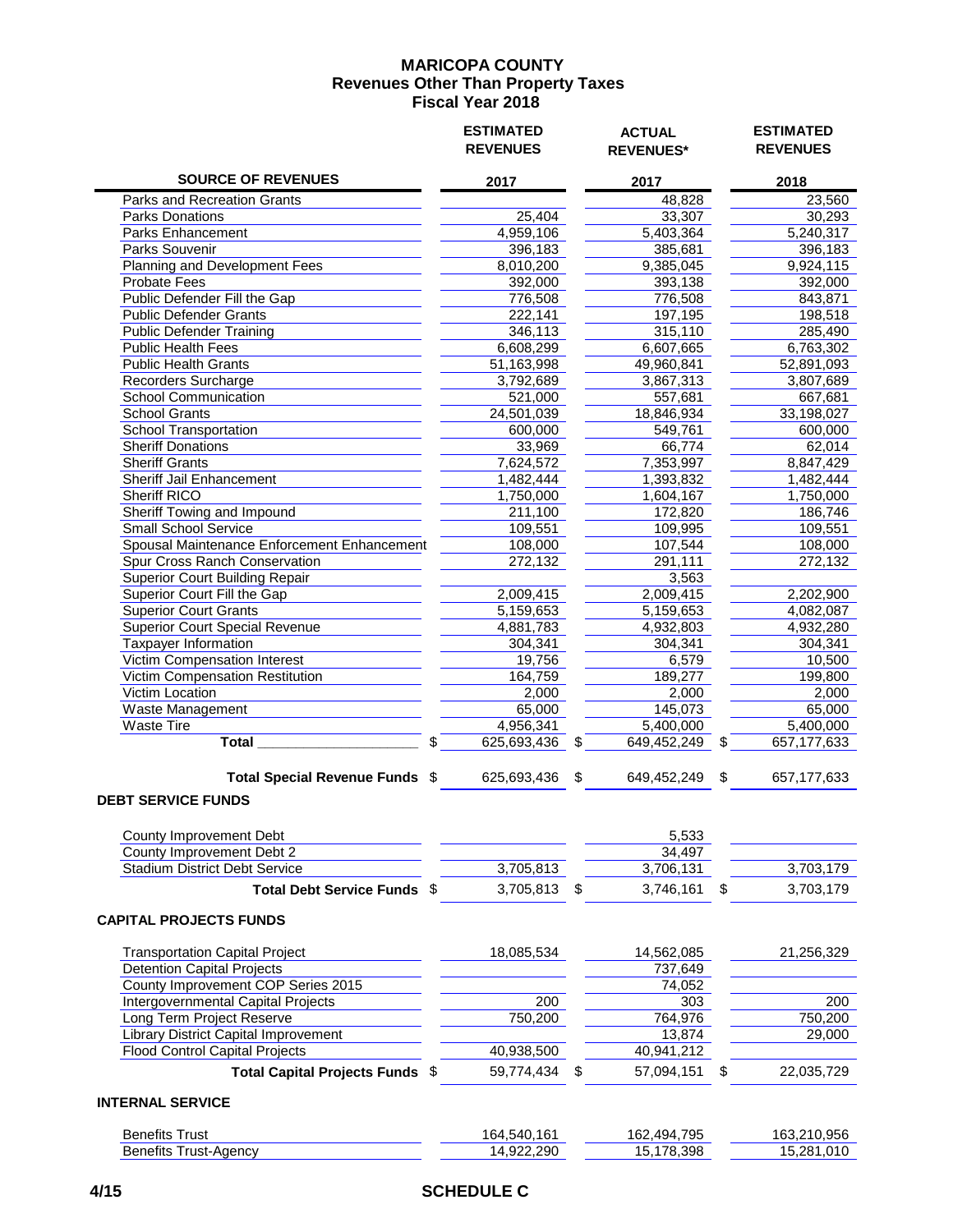|                                 |      | <b>ESTIMATED</b><br><b>REVENUES</b> |     | <b>ACTUAL</b><br><b>REVENUES*</b> |     | <b>ESTIMATED</b><br><b>REVENUES</b> |
|---------------------------------|------|-------------------------------------|-----|-----------------------------------|-----|-------------------------------------|
| <b>SOURCE OF REVENUES</b>       |      | 2017                                |     | 2017                              |     | 2018                                |
| <b>Equipment Services</b>       |      | 16,854,693                          |     | 16,092,805                        |     | 16,976,629                          |
| Reprographics                   |      | 739,834                             |     | 21,744                            |     |                                     |
| <b>Risk Management</b>          |      | 20,570,789                          |     | 20,720,889                        |     | 21,124,204                          |
| Telecommunications              |      | 21,636,326                          |     | 21,036,557                        |     | 23,633,017                          |
| Total Internal Service Funds \$ |      | 239,264,093                         | \$. | 235,545,188                       | \$. | 240,225,816                         |
| <b>ELIMINATIONS</b>             |      |                                     |     |                                   |     |                                     |
| Eliminations                    |      | (214,751,324)                       |     | (199,987,434)                     |     | (214,402,500)                       |
| <b>Total Eliminations Funds</b> | - \$ | $(214, 751, 324)$ \$                |     | $(199.987.434)$ \$                |     | (214, 402, 500)                     |
| <b>TOTAL ALL FUNDS</b>          |      | 1,468,657,707                       | S.  | 1,518,470,895                     | \$  | 1,491,422,051                       |

 \* Includes actual revenues recognized on the modified accrual or accrual basis as of the date the proposed budget was prepared, plus estimated revenues for the remainder of the fiscal year.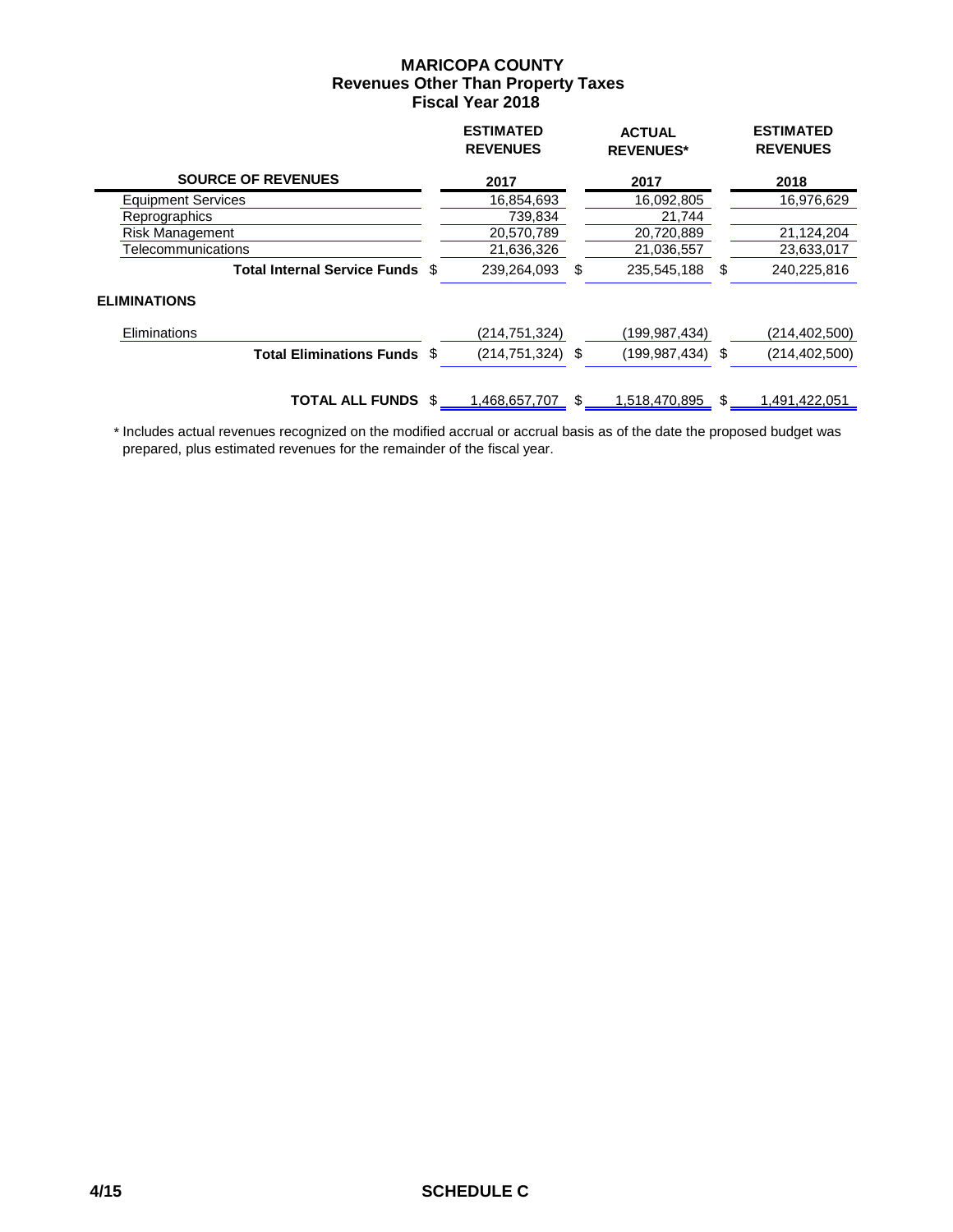#### **MARICOPA COUNTY Fiscal Year 2018 Other Financing Sources/<Uses> and Interfund Transfers**

| 2018<br><uses><br/><b>SOURCES</b><br/><math>\overline{\mathsf{I}}</math><br/><out><br/><b>FUND</b><br/><b>GENERAL FUND</b><br/>\$<br/>Assessor<br/><b>Education Service</b><br/><b>Enterprise Technology</b><br/><b>Facilities Management</b><br/>Non Departmental<br/>10,309,311<br/>332,608,737<br/>Public Health<br/>Sheriff<br/>Total General Fund \$<br/>\$<br/>332,993,713<br/>\$<br/>10,309,311<br/>\$<br/><b>SPECIAL REVENUE FUNDS</b><br/>Air Quality<br/>\$<br/>Animal Care and Control<br/><b>Emergency Management</b><br/><b>Environmental Services</b><br/><b>Facilities Management</b><br/><b>Flood Control District</b><br/>58,934,891<br/><b>Human Services</b></out></uses> | <b>INTERFUND TRANSFERS</b><br>2018 |  |  |
|----------------------------------------------------------------------------------------------------------------------------------------------------------------------------------------------------------------------------------------------------------------------------------------------------------------------------------------------------------------------------------------------------------------------------------------------------------------------------------------------------------------------------------------------------------------------------------------------------------------------------------------------------------------------------------------------|------------------------------------|--|--|
|                                                                                                                                                                                                                                                                                                                                                                                                                                                                                                                                                                                                                                                                                              |                                    |  |  |
|                                                                                                                                                                                                                                                                                                                                                                                                                                                                                                                                                                                                                                                                                              |                                    |  |  |
|                                                                                                                                                                                                                                                                                                                                                                                                                                                                                                                                                                                                                                                                                              |                                    |  |  |
|                                                                                                                                                                                                                                                                                                                                                                                                                                                                                                                                                                                                                                                                                              | 7,730                              |  |  |
|                                                                                                                                                                                                                                                                                                                                                                                                                                                                                                                                                                                                                                                                                              | 6,161                              |  |  |
|                                                                                                                                                                                                                                                                                                                                                                                                                                                                                                                                                                                                                                                                                              | 8,007                              |  |  |
|                                                                                                                                                                                                                                                                                                                                                                                                                                                                                                                                                                                                                                                                                              | 10,140                             |  |  |
|                                                                                                                                                                                                                                                                                                                                                                                                                                                                                                                                                                                                                                                                                              |                                    |  |  |
|                                                                                                                                                                                                                                                                                                                                                                                                                                                                                                                                                                                                                                                                                              | 30,000                             |  |  |
|                                                                                                                                                                                                                                                                                                                                                                                                                                                                                                                                                                                                                                                                                              | 322,938                            |  |  |
|                                                                                                                                                                                                                                                                                                                                                                                                                                                                                                                                                                                                                                                                                              |                                    |  |  |
|                                                                                                                                                                                                                                                                                                                                                                                                                                                                                                                                                                                                                                                                                              |                                    |  |  |
|                                                                                                                                                                                                                                                                                                                                                                                                                                                                                                                                                                                                                                                                                              | 8,450                              |  |  |
|                                                                                                                                                                                                                                                                                                                                                                                                                                                                                                                                                                                                                                                                                              | 1,140,598                          |  |  |
|                                                                                                                                                                                                                                                                                                                                                                                                                                                                                                                                                                                                                                                                                              | 845                                |  |  |
|                                                                                                                                                                                                                                                                                                                                                                                                                                                                                                                                                                                                                                                                                              | 17,323                             |  |  |
|                                                                                                                                                                                                                                                                                                                                                                                                                                                                                                                                                                                                                                                                                              |                                    |  |  |
|                                                                                                                                                                                                                                                                                                                                                                                                                                                                                                                                                                                                                                                                                              |                                    |  |  |
|                                                                                                                                                                                                                                                                                                                                                                                                                                                                                                                                                                                                                                                                                              | 6,602                              |  |  |
| <b>Library District</b>                                                                                                                                                                                                                                                                                                                                                                                                                                                                                                                                                                                                                                                                      |                                    |  |  |
| 214,041,670<br>Non Departmental                                                                                                                                                                                                                                                                                                                                                                                                                                                                                                                                                                                                                                                              | 28,666,279                         |  |  |
| Parks and Recreation                                                                                                                                                                                                                                                                                                                                                                                                                                                                                                                                                                                                                                                                         |                                    |  |  |
| Planning and Development                                                                                                                                                                                                                                                                                                                                                                                                                                                                                                                                                                                                                                                                     | 5,070                              |  |  |
| Public Health<br>30,000                                                                                                                                                                                                                                                                                                                                                                                                                                                                                                                                                                                                                                                                      |                                    |  |  |
| Sheriff                                                                                                                                                                                                                                                                                                                                                                                                                                                                                                                                                                                                                                                                                      |                                    |  |  |
| <b>Stadium District</b>                                                                                                                                                                                                                                                                                                                                                                                                                                                                                                                                                                                                                                                                      | 4,064,819                          |  |  |
| <b>Superior Court</b>                                                                                                                                                                                                                                                                                                                                                                                                                                                                                                                                                                                                                                                                        | 195,000                            |  |  |
| Transportation<br>250,000                                                                                                                                                                                                                                                                                                                                                                                                                                                                                                                                                                                                                                                                    | 47,311,147                         |  |  |
| <b>Total Special Revenue Funds \$</b><br>214,071,670<br>250,000 \$<br>S<br>140,351,024                                                                                                                                                                                                                                                                                                                                                                                                                                                                                                                                                                                                       |                                    |  |  |
| <b>DEBT SERVICE FUNDS</b>                                                                                                                                                                                                                                                                                                                                                                                                                                                                                                                                                                                                                                                                    |                                    |  |  |
| Non Departmental<br>124,766,689                                                                                                                                                                                                                                                                                                                                                                                                                                                                                                                                                                                                                                                              | 176,138                            |  |  |
| \$<br>124,766,689<br><b>Total Debt Service Funds</b><br>\$<br>\$                                                                                                                                                                                                                                                                                                                                                                                                                                                                                                                                                                                                                             | 176,138                            |  |  |
|                                                                                                                                                                                                                                                                                                                                                                                                                                                                                                                                                                                                                                                                                              |                                    |  |  |
| <b>CAPITAL PROJECTS FUNDS</b>                                                                                                                                                                                                                                                                                                                                                                                                                                                                                                                                                                                                                                                                |                                    |  |  |
| \$<br><b>Flood Control District</b><br>58,934,891                                                                                                                                                                                                                                                                                                                                                                                                                                                                                                                                                                                                                                            |                                    |  |  |
| <b>Library District</b>                                                                                                                                                                                                                                                                                                                                                                                                                                                                                                                                                                                                                                                                      |                                    |  |  |
| Non Departmental<br>116,765,000<br>226,639,900<br>217,766,779                                                                                                                                                                                                                                                                                                                                                                                                                                                                                                                                                                                                                                |                                    |  |  |
| <b>Stadium District</b><br>4,064,819                                                                                                                                                                                                                                                                                                                                                                                                                                                                                                                                                                                                                                                         |                                    |  |  |
| Transportation<br>47,276,758                                                                                                                                                                                                                                                                                                                                                                                                                                                                                                                                                                                                                                                                 |                                    |  |  |
| Total Capital Projects Funds \$<br>116,765,000<br>336,916,368<br>217,766,779<br>S<br>\$<br>S                                                                                                                                                                                                                                                                                                                                                                                                                                                                                                                                                                                                 |                                    |  |  |
| <b>INTERNAL SERVICE</b>                                                                                                                                                                                                                                                                                                                                                                                                                                                                                                                                                                                                                                                                      |                                    |  |  |
| \$<br><b>Equipment Services</b><br>17,145                                                                                                                                                                                                                                                                                                                                                                                                                                                                                                                                                                                                                                                    |                                    |  |  |
| <b>Procurement Services</b><br>188,570                                                                                                                                                                                                                                                                                                                                                                                                                                                                                                                                                                                                                                                       |                                    |  |  |
| <b>Risk Management</b><br>5,017,901                                                                                                                                                                                                                                                                                                                                                                                                                                                                                                                                                                                                                                                          |                                    |  |  |
| Total Internal Service Funds \$<br>\$<br>\$<br>5,223,616<br>\$                                                                                                                                                                                                                                                                                                                                                                                                                                                                                                                                                                                                                               |                                    |  |  |
|                                                                                                                                                                                                                                                                                                                                                                                                                                                                                                                                                                                                                                                                                              |                                    |  |  |
| <b>ELIMINATIONS</b>                                                                                                                                                                                                                                                                                                                                                                                                                                                                                                                                                                                                                                                                          |                                    |  |  |
| \$<br>\$<br><b>Flood Control District</b><br>\$<br>(58, 934, 891)                                                                                                                                                                                                                                                                                                                                                                                                                                                                                                                                                                                                                            | (58, 934, 891)                     |  |  |
| <b>Library District</b>                                                                                                                                                                                                                                                                                                                                                                                                                                                                                                                                                                                                                                                                      |                                    |  |  |
| <b>Stadium District</b><br>(4,064,819)                                                                                                                                                                                                                                                                                                                                                                                                                                                                                                                                                                                                                                                       | (4,064,819)                        |  |  |
| Transportation<br>(47, 276, 758)                                                                                                                                                                                                                                                                                                                                                                                                                                                                                                                                                                                                                                                             | (47, 276, 758)                     |  |  |
| <b>Eliminations County</b><br>(581, 011, 186)<br>(581, 011, 186)                                                                                                                                                                                                                                                                                                                                                                                                                                                                                                                                                                                                                             |                                    |  |  |
| Total Eliminations Funds \$<br>\$<br>\$ (691, 287, 654)<br>(691,287,654)<br>\$                                                                                                                                                                                                                                                                                                                                                                                                                                                                                                                                                                                                               |                                    |  |  |

**TOTAL ALL FUNDS**  $$ 117,015,000$   $$$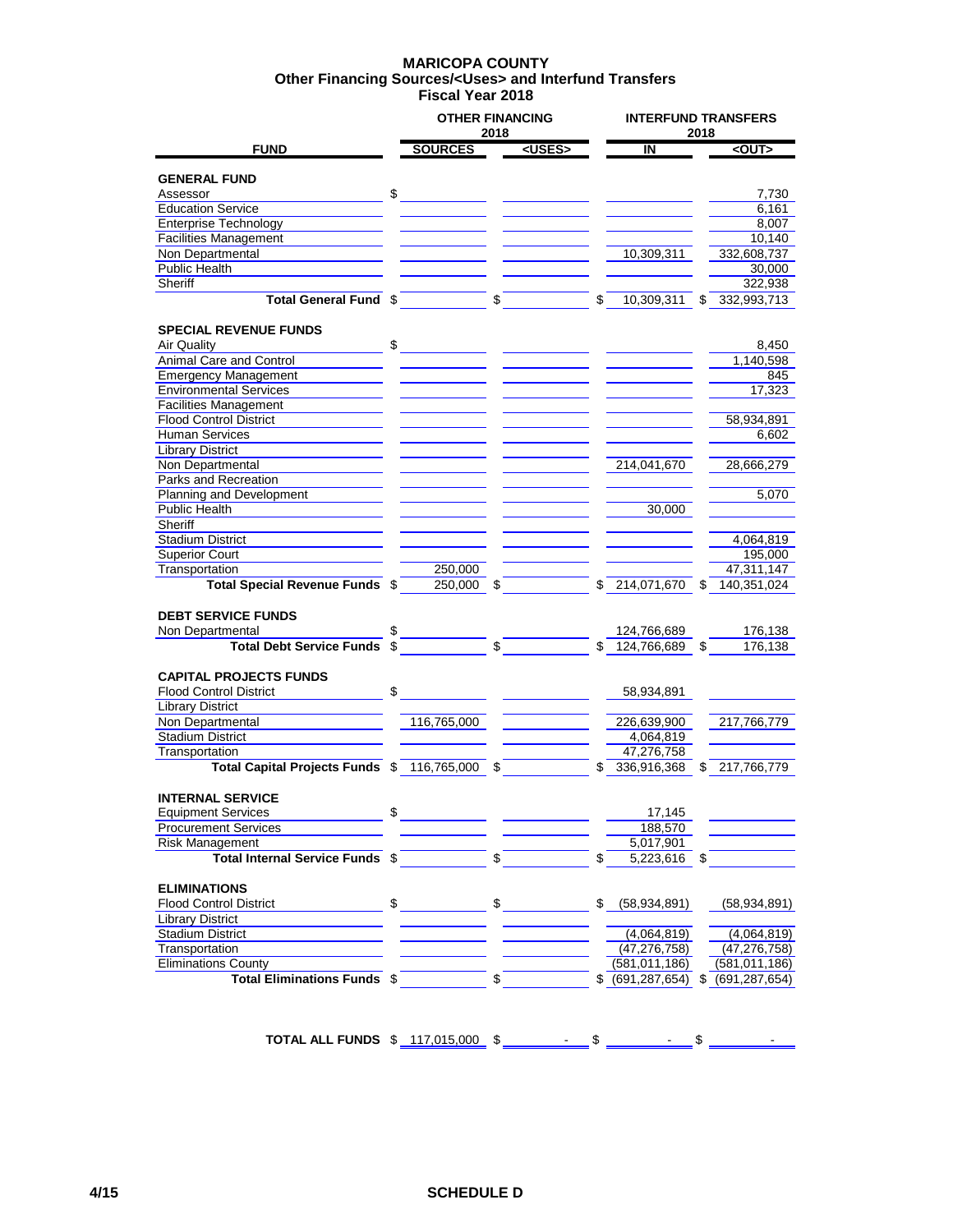### **MARICOPA COUNTY Fiscal Year 2018 Expenditures/Expenses by Fund**

| <b>FUND/DEPARTMENT</b>                                  | <b>ADOPTED</b><br><b>BUDGETED</b><br><b>EXPENDITURES/</b><br><b>EXPENSES</b><br>2017 | <b>EXPENDITURE/</b><br><b>EXPENSE</b><br><b>ADJUSTMENTS</b><br><b>APPROVED</b><br>2017 | <b>ACTUAL</b><br><b>EXPENDITURES/</b><br><b>EXPENSES*</b><br>2017 | <b>BUDGETED</b><br><b>EXPENDITURES/</b><br><b>EXPENSES</b><br>2018 |
|---------------------------------------------------------|--------------------------------------------------------------------------------------|----------------------------------------------------------------------------------------|-------------------------------------------------------------------|--------------------------------------------------------------------|
|                                                         |                                                                                      |                                                                                        |                                                                   |                                                                    |
| <b>GENERAL FUND</b>                                     |                                                                                      |                                                                                        |                                                                   |                                                                    |
| <b>Adult Probation</b>                                  | 51,024,130                                                                           | 1,117,391                                                                              | 51,299,972                                                        | 52,635,986                                                         |
| <b>Air Quality</b>                                      | 1,119,037                                                                            |                                                                                        | 1,119,037                                                         | 1,119,037                                                          |
| <b>Animal Care and Control</b>                          | 758,954                                                                              |                                                                                        | 758,954                                                           | 758,954                                                            |
| Assessor                                                | 24,018,711                                                                           | 378,176                                                                                | 23,794,970                                                        | 24,596,715                                                         |
| <b>Assistant County Manager 940</b>                     | 295,088                                                                              | 6,249                                                                                  | 189,759                                                           | 693,334                                                            |
| Assistant County Manager 950                            | 904,383                                                                              | 1,680                                                                                  | 423,356                                                           | 940,140                                                            |
| <b>Board of Supervisors Dist 1</b>                      | 376,999                                                                              | 5,872                                                                                  | 367,841                                                           | 383,892                                                            |
| Board of Supervisors Dist 2                             | 376,999                                                                              | 5,872                                                                                  | 381,570                                                           | 383,892                                                            |
| Board of Supervisors Dist 3                             | 376,999                                                                              | 5,872                                                                                  | 372,876                                                           | 383,892                                                            |
| Board of Supervisors Dist 4                             | 376,999                                                                              | 5,872                                                                                  | 377,179                                                           | 383,892                                                            |
| Board of Supervisors Dist 5                             | 376,999<br>2,431,156                                                                 | 5,872<br>34,541                                                                        | 381,738<br>2,031,635                                              | 383,892<br>2,366,828                                               |
| <b>Budget</b><br><b>Call Center</b>                     | 1,719,187                                                                            | 25,965                                                                                 | 1,741,034                                                         | 1,952,439                                                          |
| Clerk of the Board                                      | 1,458,992                                                                            | 19,028                                                                                 | 1,253,435                                                         | 1,612,881                                                          |
| Clerk of the Superior Court                             | 35,192,277                                                                           | 433,667                                                                                | 34,412,832                                                        | 35,868,865                                                         |
| Constables                                              | 3,242,537                                                                            | 125,856                                                                                | 3,272,241                                                         | 3,348,847                                                          |
| <b>Contract Counsel</b>                                 | 54,487,007                                                                           | (65, 397)                                                                              | 47,571,161                                                        | 51,483,790                                                         |
| <b>Correctional Health</b>                              | 3,522,248                                                                            | 19,904                                                                                 | 3,466,240                                                         | 3,714,177                                                          |
| <b>County Attorney</b>                                  | 87,639,468                                                                           | 1,415,979                                                                              | 88,887,198                                                        | 88,685,407                                                         |
| <b>County Manager</b>                                   | 2,648,433                                                                            | 29,539                                                                                 | 2,551,447                                                         | 4,313,025                                                          |
| Deputy County Manager 920                               | 1,473,270                                                                            | 29,904                                                                                 | 1,317,084                                                         |                                                                    |
| <b>Education Service</b>                                | 2,976,772                                                                            | 24,149                                                                                 | 2,452,091                                                         | 2,729,356                                                          |
| <b>Elections</b>                                        | 21,269,588                                                                           | 314,372                                                                                | 20,507,857                                                        | 6,740,707                                                          |
| <b>Emergency Management</b>                             | 253,651                                                                              | 5,355                                                                                  | 257,711                                                           | 2,913,470                                                          |
| <b>Employee Benefits and Health</b>                     | 276,946                                                                              | 6,816                                                                                  | 272,840                                                           | 281,799                                                            |
| <b>Enterprise Technology</b>                            | 32,162,742                                                                           | (2, 153, 263)                                                                          | 27,678,044                                                        | 42,603,060                                                         |
| <b>Environmental Services</b>                           | 4,638,045                                                                            | 51,436                                                                                 | 4,554,285                                                         | 4,401,376                                                          |
| <b>Equipment Services</b>                               |                                                                                      |                                                                                        |                                                                   | 5,084,400                                                          |
| <b>Facilities Management</b>                            | 46,105,227                                                                           | 279,051                                                                                | 45,674,703                                                        | 47,135,431                                                         |
| Finance                                                 | 2,855,401                                                                            | 50,943                                                                                 | 2,812,343                                                         | 3,275,614                                                          |
| <b>Human Resources</b>                                  | 4,475,633                                                                            | 83,826                                                                                 | 4,475,064                                                         | 7,902,835                                                          |
| <b>Human Services</b>                                   | 2,383,708                                                                            |                                                                                        | 2,370,120                                                         | 2,586,555                                                          |
| <b>Internal Audit</b>                                   | 1,888,018                                                                            | 36,471                                                                                 | 1,901,982                                                         | 2,252,016                                                          |
| <b>Justice Courts</b>                                   | 18,312,558                                                                           | 311,877                                                                                | 18,357,467                                                        | 18,252,388                                                         |
| Juvenile Probation                                      | 17,154,428                                                                           | 414,584                                                                                | 16,501,170                                                        | 17,611,596                                                         |
| egal Advocate                                           | 12,046,888                                                                           | 202,009                                                                                | 12,293,154                                                        | 12,565,709                                                         |
| Legal Defender                                          | 13,436,322                                                                           | 235,774                                                                                | 13,800,697                                                        | 13,996,656                                                         |
| <b>Medical Examiner</b>                                 | 10,398,183                                                                           | 289,708                                                                                | 10,397,654                                                        | 11,610,511                                                         |
| Non Departmental                                        | 319,427,694                                                                          | (11, 397, 201)                                                                         | 256,837,222                                                       | 347,493,302                                                        |
| Parks and Recreation                                    | 1,274,325                                                                            | (37,081)                                                                               | 1,187,244                                                         | 974,325                                                            |
| Planning and Development<br><b>Procurement Services</b> | 868,232                                                                              |                                                                                        | 868,232                                                           | 868,232                                                            |
| Public Advocate                                         | 2,438,032<br>9,297,577                                                               | 44,100<br>157,030                                                                      | 2,472,154<br>9,402,572                                            | 2,503,913<br>9,526,644                                             |
| <b>Public Defender</b>                                  | 41,570,118                                                                           | 707,453                                                                                | 42,124,638                                                        | 42,851,483                                                         |
| <b>Public Fiduciary</b>                                 | 3,857,641                                                                            | 47,930                                                                                 | 3,868,560                                                         | 3,929,288                                                          |
| <b>Public Health</b>                                    | 11,848,845                                                                           | 215,707                                                                                | 11,501,250                                                        | 12,245,818                                                         |
| Recorder                                                | 2,322,447                                                                            | 22,890                                                                                 | 2,115,256                                                         | 4,833,614                                                          |
| Sheriff                                                 | 109,360,459                                                                          | 9,077,100                                                                              | 115,192,684                                                       | 126,361,753                                                        |
| <b>Superior Court</b>                                   | 85,692,226                                                                           | 1,020,861                                                                              | 86,522,188                                                        | 85,912,365                                                         |
| Transportation                                          |                                                                                      |                                                                                        |                                                                   | 111,672                                                            |
| Treasurer                                               | 5,907,713                                                                            | 90,305                                                                                 | 5,903,743                                                         | 5,988,489                                                          |
| Waste Resources and Recycling                           | 4,186,564                                                                            | 20,847                                                                                 | 4,184,755                                                         | 4,138,556                                                          |
| Total General Fund \$                                   | 1,062,505,856                                                                        | 3,724,891<br>\$                                                                        | 992,459,239<br>\$                                                 | 1,125,692,818<br>\$                                                |
| * Includes Contingency of \$                            | 39,089,107                                                                           | 34,376,656                                                                             |                                                                   | 43,363,931                                                         |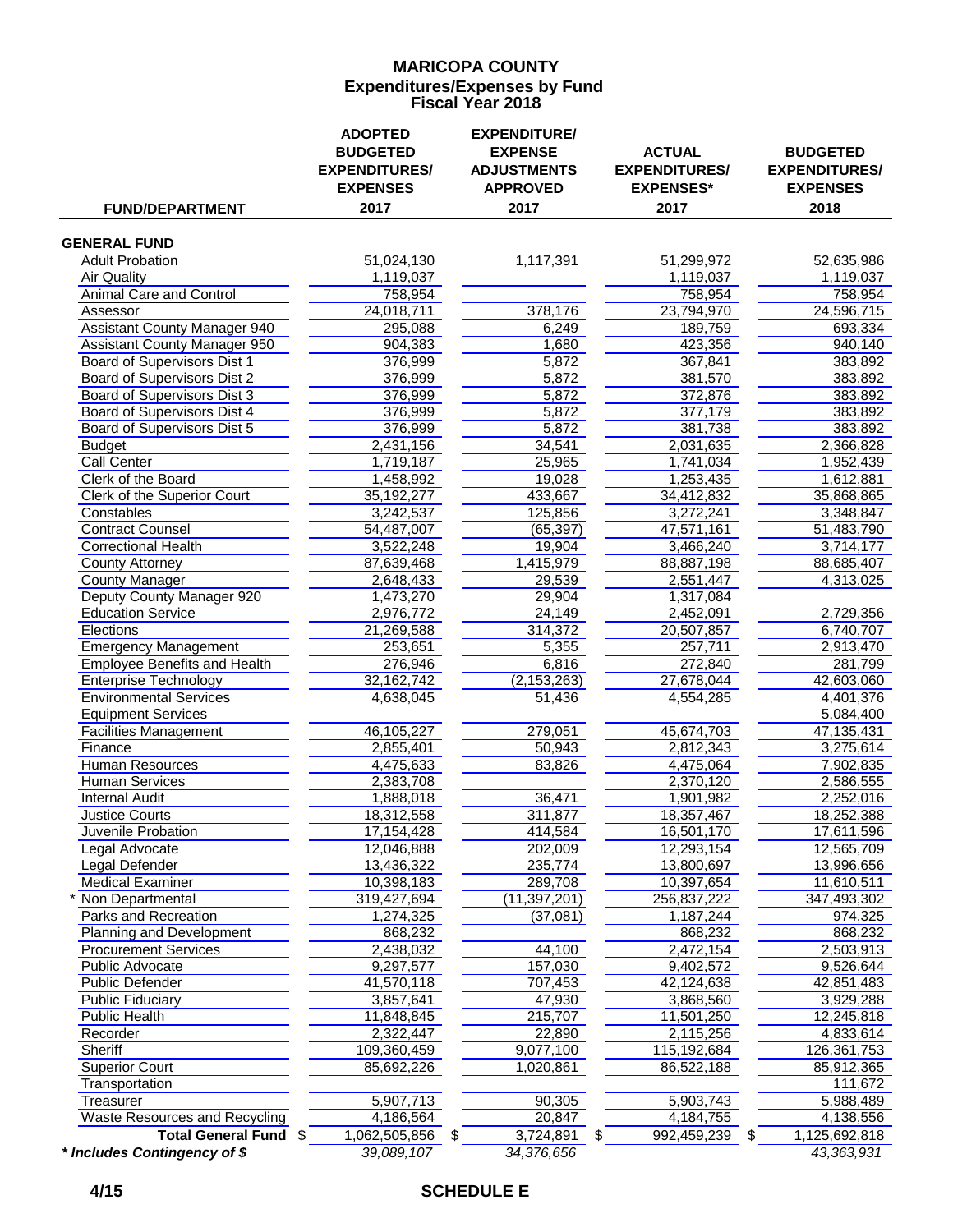| <b>FUND/DEPARTMENT</b>                                 | <b>ADOPTED</b><br><b>BUDGETED</b><br><b>EXPENDITURES/</b><br><b>EXPENSES</b><br>2017 |    | <b>EXPENDITURE/</b><br><b>EXPENSE</b><br><b>ADJUSTMENTS</b><br><b>APPROVED</b><br>2017 |    | <b>ACTUAL</b><br><b>EXPENDITURES/</b><br><b>EXPENSES*</b><br>2017 |    | <b>BUDGETED</b><br><b>EXPENDITURES/</b><br><b>EXPENSES</b><br>2018 |
|--------------------------------------------------------|--------------------------------------------------------------------------------------|----|----------------------------------------------------------------------------------------|----|-------------------------------------------------------------------|----|--------------------------------------------------------------------|
|                                                        |                                                                                      |    |                                                                                        |    |                                                                   |    |                                                                    |
| <b>SPECIAL REVENUE FUNDS</b>                           |                                                                                      |    |                                                                                        |    |                                                                   |    |                                                                    |
| <b>Adult Probation</b>                                 | 50,944,060                                                                           |    | 659,513                                                                                |    | 50,191,520                                                        |    | 53,269,615                                                         |
| <b>Air Quality</b><br><b>Animal Care and Control</b>   | 17,647,878                                                                           |    |                                                                                        |    | 17,000,815<br>12,840,228                                          |    | 20,505,901                                                         |
| <b>Assistant County Manager 950</b>                    | 14,893,914<br>479,139                                                                |    | 8,388                                                                                  |    | 1,319,669                                                         |    | 14,312,163<br>1,269,559                                            |
| <b>Clerk of the Superior Court</b>                     | 8,583,746                                                                            |    | 363,404                                                                                |    | 8,038,932                                                         |    | 9,375,577                                                          |
| <b>Correctional Health</b>                             | 64,480,524                                                                           |    | 841,796                                                                                |    | 62,218,371                                                        |    | 65,269,504                                                         |
| County Attorney                                        | 14,149,082                                                                           |    | 1,529,874                                                                              |    | 15,244,172                                                        |    | 15,015,574                                                         |
| <b>County Manager</b>                                  | 326,455                                                                              |    | 1,419,162                                                                              |    | 1,615,161                                                         |    | 200,000                                                            |
| <b>Education Service</b>                               | 27,863,805                                                                           |    | 6,541                                                                                  |    | 19,580,173                                                        |    | 36,808,459                                                         |
| Elections                                              | 406,750                                                                              |    |                                                                                        |    |                                                                   |    |                                                                    |
| <b>Emergency Management</b>                            | 1,810,156                                                                            |    | 162,145                                                                                |    | 1,888,107                                                         |    | 1,807,271                                                          |
| Employee Benefits and Health                           | 7,891,088                                                                            |    | 383,415                                                                                |    | 7,602,146                                                         |    | 7,941,302                                                          |
| <b>Enterprise Technology</b>                           | 984,584                                                                              |    | 16,447                                                                                 |    | 996,026                                                           |    | 1,001,031                                                          |
| <b>Environmental Services</b>                          | 20,165,433                                                                           |    |                                                                                        |    | 20,107,542                                                        |    | 21,141,932                                                         |
| <b>Equipment Services</b>                              |                                                                                      |    |                                                                                        |    |                                                                   |    | 1,050,000                                                          |
| <b>Facilities Management</b>                           | 26,139,595                                                                           |    | 37,563                                                                                 |    | 25,804,676                                                        |    | 26,112,202                                                         |
| <b>Flood Control District</b>                          | 32,500,393                                                                           |    | 2,327,166                                                                              |    | 30,977,408                                                        |    | 33,510,942                                                         |
| <b>Human Services</b>                                  | 57,722,463                                                                           |    |                                                                                        |    | 54,194,691                                                        |    | 51,179,549                                                         |
| Integrated Crim Justice Info                           | 1,674,309                                                                            |    | 22,699                                                                                 |    | 1,680,038                                                         |    | 1,700,328                                                          |
| <b>Justice Courts</b><br><b>Juvenile Probation</b>     | 7,510,836                                                                            |    | 572,052                                                                                |    | 7,149,136                                                         |    | 7,536,069                                                          |
| Legal Advocate                                         | 41,509,884<br>35,014                                                                 |    |                                                                                        |    | 41,636,145<br>32,087                                              |    | 42,586,920<br>27,913                                               |
| Legal Defender                                         | 135,739                                                                              |    |                                                                                        |    | 125,446                                                           |    | 174,168                                                            |
| <b>Library District</b>                                | 26,283,450                                                                           |    | 299,285                                                                                |    | 26,492,217                                                        |    | 28,620,825                                                         |
| <b>Medical Examiner</b>                                | 8,851                                                                                |    | 10,637                                                                                 |    | 49,488                                                            |    | 50,000                                                             |
| Non Departmental                                       | 51,494,618                                                                           |    | 4,977,705                                                                              |    | 1,271,100                                                         |    | 25,260,965                                                         |
| Parks and Recreation                                   | 11,241,409                                                                           |    | 185,000                                                                                |    | 10,673,134                                                        |    | 10,752,249                                                         |
| Planning and Development                               | 8,528,751                                                                            |    | 600,000                                                                                |    | 8,373,487                                                         |    | 9,130,252                                                          |
| Public Defender                                        | 1,373,421                                                                            |    |                                                                                        |    | 1,243,278                                                         |    | 1,471,292                                                          |
| <b>Public Health</b>                                   | 50,033,386                                                                           |    | 176,053                                                                                |    | 49,365,725                                                        |    | 51,993,093                                                         |
| Recorder                                               | 4,567,089                                                                            |    |                                                                                        |    | 4,396,048                                                         |    | 4,340,646                                                          |
| <b>Sheriff</b>                                         | 240,611,882                                                                          |    | (1,699,950)                                                                            |    | 236,328,709                                                       |    | 247,455,936                                                        |
| <b>Stadium District</b>                                | 2,876,085                                                                            |    | 500,000                                                                                |    | 3,347,310                                                         |    | 2,583,232                                                          |
| <b>Superior Court</b>                                  | 17,090,468                                                                           |    | 2,320,354                                                                              |    | 18,533,962                                                        |    | 16,211,126                                                         |
| Transportation                                         | 69,425,324                                                                           |    | 176,054                                                                                |    | 66,629,821                                                        |    | 78,293,038                                                         |
| Treasurer                                              | 304,341                                                                              |    |                                                                                        |    | 268,455                                                           |    | 304,341                                                            |
| Waste Resources and Recycling                          | 4,751,611                                                                            |    | 200,000                                                                                |    | 4,731,757                                                         |    | 4,952,726                                                          |
| Total Special Revenue Funds \$                         | 886,445,533                                                                          | \$ | 16,095,303                                                                             | \$ | 811,946,980 \$                                                    |    | 893,215,700                                                        |
| * Includes Contingency of \$                           | 24,417,939                                                                           |    | 24,417,939                                                                             |    |                                                                   |    | 4,417,939                                                          |
| <b>DEBT SERVICE FUNDS</b>                              |                                                                                      |    |                                                                                        |    |                                                                   |    |                                                                    |
| Non Departmental                                       | 131,781,210                                                                          |    | 6,856,060<br>0                                                                         |    | 166,588,797                                                       |    | 131,419,425<br>3,703,179                                           |
| <b>Stadium District</b><br>Total Debt Service Funds \$ | 3,705,813                                                                            |    |                                                                                        |    | 3,705,813                                                         |    |                                                                    |
| <b>CAPITAL PROJECTS FUNDS</b>                          | 135,487,023                                                                          | S  | 6,856,060                                                                              | \$ | 170,294,610                                                       | S  | 135,122,604                                                        |
| <b>Flood Control District</b>                          | 77,446,654                                                                           |    |                                                                                        |    | 56,859,230                                                        |    | 55,000,000                                                         |
| Non Departmental                                       | 193,417,708                                                                          |    | (18,024,066)                                                                           |    | 64,969,860                                                        |    | 231,606,066                                                        |
| <b>Stadium District</b>                                | 4,058,000                                                                            |    |                                                                                        |    | 4,058,000                                                         |    | 4,003,000                                                          |
| Transportation                                         | 100,221,196                                                                          |    |                                                                                        |    | 53,574,109                                                        |    | 131,756,231                                                        |
| Total Capital Projects Funds \$                        | 375,143,558                                                                          | S  | (18,024,066)                                                                           | S  | 179,461,199                                                       | \$ | 422,365,297                                                        |
| <b>INTERNAL SERVICE</b>                                |                                                                                      |    |                                                                                        |    |                                                                   |    |                                                                    |
| Employee Benefits and Health                           | 173,875,451                                                                          |    |                                                                                        |    | 170,675,657                                                       |    | 173,655,660                                                        |
| <b>Enterprise Technology</b>                           | 22,840,873                                                                           |    |                                                                                        |    | 21,648,222                                                        |    | 24,479,251                                                         |
| <b>Equipment Services</b>                              | 17,861,193                                                                           |    |                                                                                        |    | 16,322,480                                                        |    | 17,826,129                                                         |
| <b>Procurement Services</b>                            | 827,284                                                                              |    |                                                                                        |    | 329,980                                                           |    |                                                                    |
| <b>Risk Management</b>                                 | 33,338,997                                                                           |    |                                                                                        |    | 32,314,223                                                        |    | 34,364,359                                                         |
| <b>Total Internal Service Funds</b>                    | 248,743,798                                                                          | \$ |                                                                                        | S  | 241,290,562                                                       | \$ | 250,325,399                                                        |
| <b>ELIMINATIONS</b>                                    |                                                                                      |    |                                                                                        |    |                                                                   |    |                                                                    |
| <b>Eliminations County</b>                             | (205, 447, 397)                                                                      |    |                                                                                        |    | (199, 987, 434)                                                   |    | (204, 966, 835)                                                    |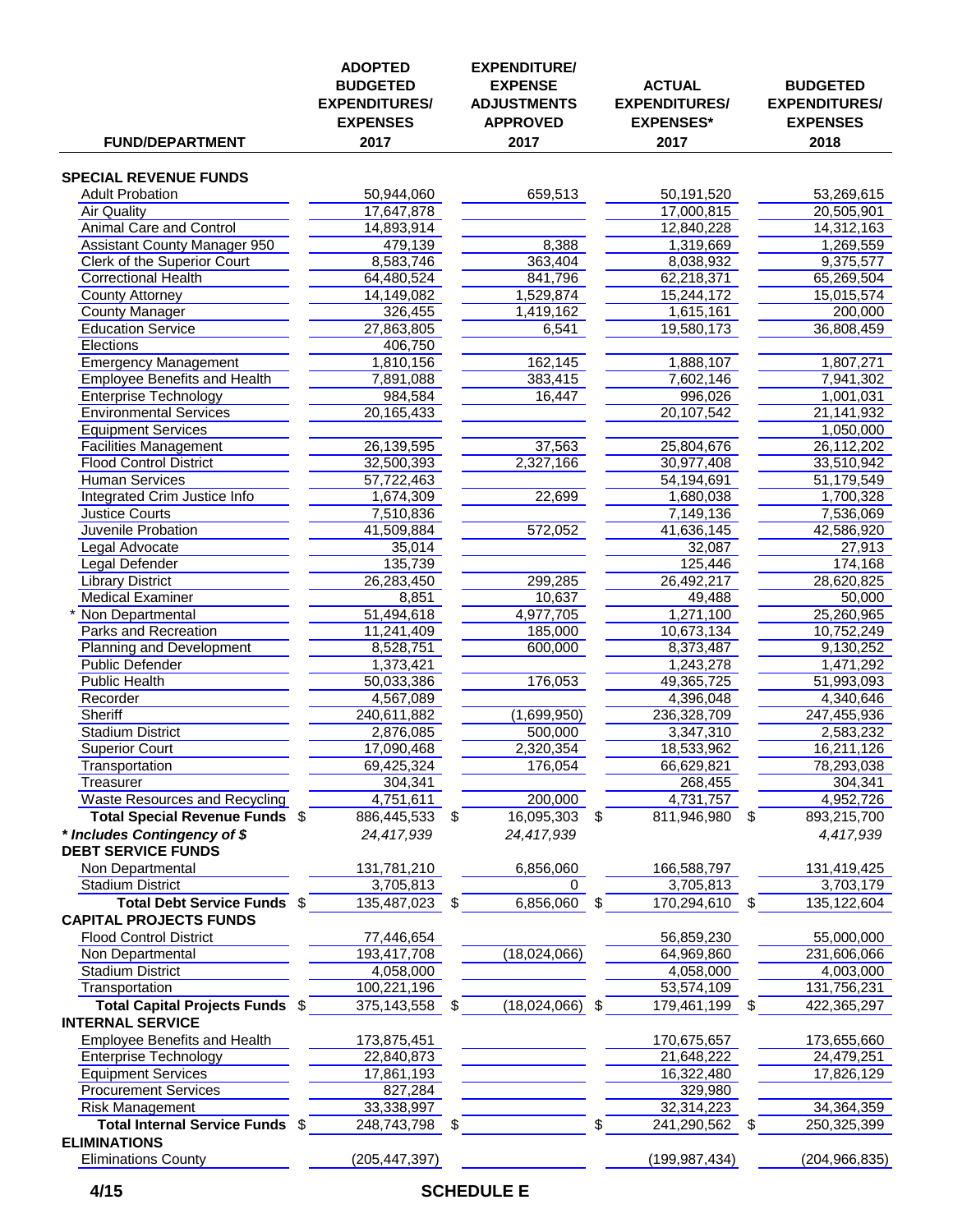|                                    | <b>ADOPTED</b><br><b>BUDGETED</b><br><b>EXPENDITURES/</b><br><b>EXPENSES</b> |     | <b>EXPENDITURE/</b><br><b>EXPENSE</b><br><b>ADJUSTMENTS</b><br><b>APPROVED</b> | <b>ACTUAL</b><br><b>EXPENDITURES/</b><br><b>EXPENSES*</b> | <b>BUDGETED</b><br><b>EXPENDITURES/</b><br><b>EXPENSES</b> |
|------------------------------------|------------------------------------------------------------------------------|-----|--------------------------------------------------------------------------------|-----------------------------------------------------------|------------------------------------------------------------|
| <b>FUND/DEPARTMENT</b>             | 2017                                                                         |     | 2017                                                                           | 2017                                                      | 2018                                                       |
| Eliminations County and Dist       | (9,303,927)                                                                  |     |                                                                                |                                                           | (9,435,665)                                                |
| <b>Total Eliminations Funds \$</b> | (214,751,324)                                                                |     |                                                                                | (199,987,434)                                             | \$<br>(214, 402, 500)                                      |
| <b>TOTAL ALL FUNDS \$</b>          | 2,493,574,444                                                                | \$. | 8,652,188                                                                      | 2,195,465,156                                             | 2,612,319,318                                              |

\* Includes actual expenditures/expenses recognized on the modified accrual or accrual basis as of the date the proposed budget was prepared, plus estimated expenditures/expenses for the remainder of the fiscal year.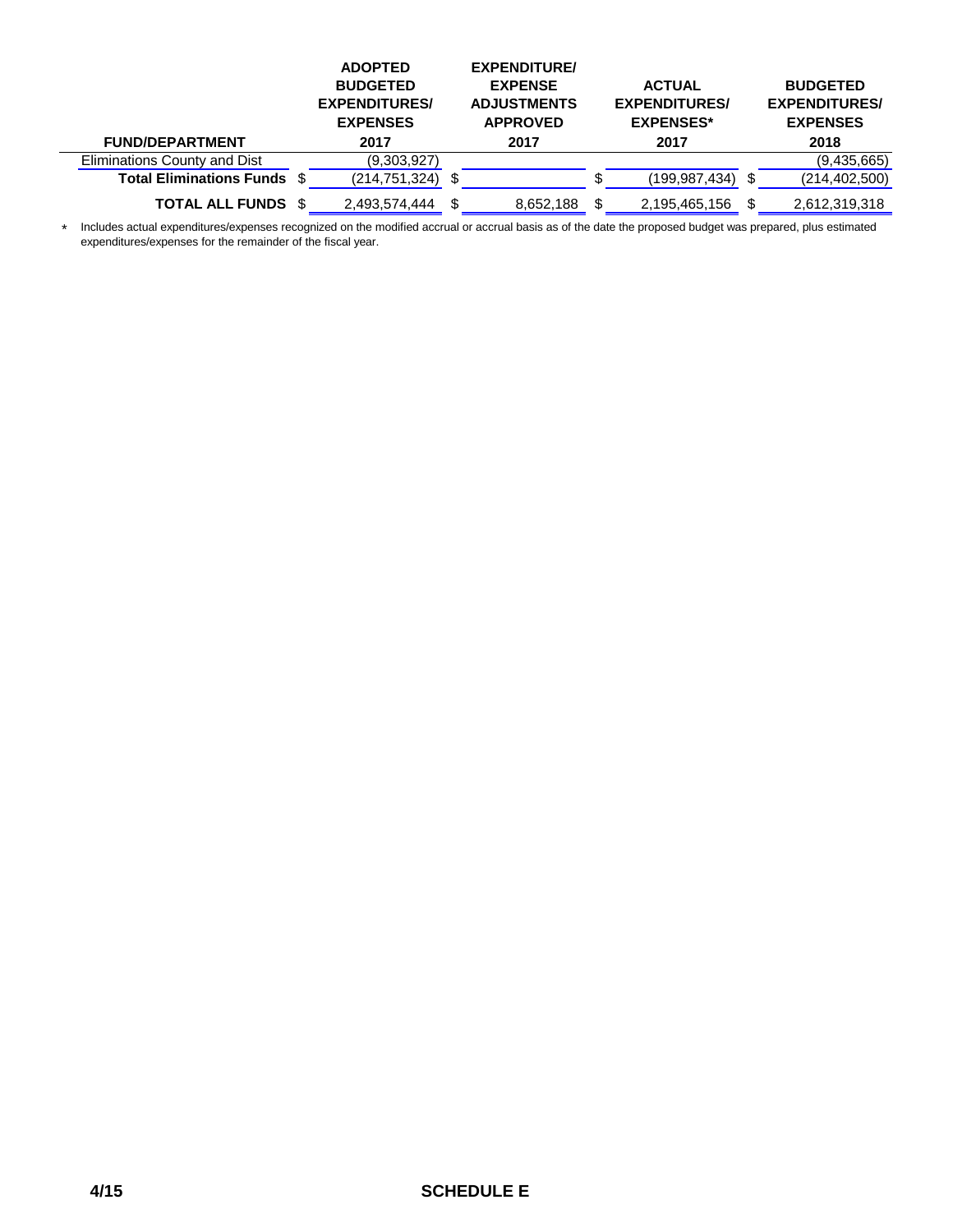#### **Expenditures/Expenses by Department MARICOPA COUNTY Fiscal Year 2018**

|                                        |              | <b>ADOPTED</b><br><b>BUDGETED</b><br><b>EXPENDITURES/</b><br><b>EXPENSES</b> | <b>EXPENDITURE/</b><br><b>EXPENSE</b><br><b>ADJUSTMENTS</b><br><b>APPROVED</b> | <b>ACTUAL</b><br><b>EXPENDITURES/</b><br><b>EXPENSES*</b> | <b>BUDGETED</b><br><b>EXPENDITURES/</b><br><b>EXPENSES</b> |
|----------------------------------------|--------------|------------------------------------------------------------------------------|--------------------------------------------------------------------------------|-----------------------------------------------------------|------------------------------------------------------------|
| DEPARTMENT/FUND                        |              | 2017                                                                         | 2017                                                                           | 2017                                                      | 2018                                                       |
| <b>Adult Probation</b>                 |              |                                                                              |                                                                                |                                                           |                                                            |
| <b>Adult Probation Fees</b>            | $\mathbb{S}$ | 13,563,611                                                                   |                                                                                | 13,159,195                                                | 13,472,199                                                 |
| <b>Adult Probation Grants</b>          |              | 2,807,783                                                                    | 116,318                                                                        | 2,672,473                                                 | 2,512,292                                                  |
| <b>Detention Operations</b>            |              | 34,572,666                                                                   | 543,195                                                                        | 34,359,852                                                | 37,285,124                                                 |
| General                                |              | 51,024,130                                                                   | 1,117,391                                                                      | 51,299,972                                                | 52,635,986                                                 |
| Department Total \$                    |              | 101,968,190 \$                                                               | $1,7\overline{76,904}$ \$                                                      | 101,491,492 \$                                            | 105,905,601                                                |
|                                        |              |                                                                              |                                                                                |                                                           |                                                            |
| <b>Air Quality</b>                     |              |                                                                              |                                                                                |                                                           |                                                            |
| <b>Air Quality Fees</b>                |              | 13,519,572                                                                   |                                                                                | 13,226,727                                                | 15,102,896                                                 |
| <b>Air Quality Grants</b>              |              | 4,128,306                                                                    |                                                                                | 3,774,088                                                 | 5,403,005                                                  |
| General                                |              | 1,119,037                                                                    |                                                                                | 1,119,037                                                 | 1,119,037                                                  |
| Department Total \$                    |              | $18,766,915$ \$                                                              |                                                                                | \$<br>18,119,852                                          | 21,624,938                                                 |
| Animal Care and Control                |              |                                                                              |                                                                                |                                                           |                                                            |
| <b>Animal Control Field Operations</b> |              | 3.951.868                                                                    |                                                                                | 3,264,606                                                 | 3,968,401                                                  |
| <b>Animal Control Grants</b>           |              |                                                                              |                                                                                |                                                           |                                                            |
| Animal Control License/Shelter         |              | 10,942,046                                                                   |                                                                                | 9,575,622                                                 | 10,343,762                                                 |
| General                                |              | 758,954                                                                      |                                                                                | 758,954                                                   | 758,954                                                    |
| Department Total \$                    |              | 15,652,868 \$                                                                |                                                                                | 13,599,182 \$                                             | 15,071,117                                                 |
|                                        |              |                                                                              |                                                                                |                                                           |                                                            |
| Assessor                               |              |                                                                              |                                                                                |                                                           |                                                            |
| General                                |              | 24,018,711                                                                   | 378,176                                                                        | 23,794,970                                                | 24,596,715                                                 |
| Department Total \$                    |              | $24,018,711$ \$                                                              | $378,176$ \$                                                                   | 23,794,970 \$                                             | 24,596,715                                                 |
|                                        |              |                                                                              |                                                                                |                                                           |                                                            |
| Assistant County Manager 940           |              |                                                                              |                                                                                |                                                           |                                                            |
| General                                |              | 295,088                                                                      | 6,249                                                                          | 189,759                                                   | 693,334                                                    |
| Department Total \$                    |              | $295,088$ \$                                                                 | $6,249$ \$                                                                     | 189,759 \$                                                | 693,334                                                    |
|                                        |              |                                                                              |                                                                                |                                                           |                                                            |
| Assistant County Manager 950           |              |                                                                              |                                                                                |                                                           |                                                            |
| <b>Detention Operations</b>            |              | 410,680                                                                      | 8,388                                                                          | 417,125                                                   | 420,559                                                    |
| General                                |              | 904,383                                                                      | 1,680                                                                          | 423,356                                                   | 940,140                                                    |
| Non-Departmental Grants                |              | 68,459                                                                       |                                                                                | 902,544                                                   | 849,000                                                    |
| Department Total \$                    |              | $1,383,522$ \$                                                               | 10,068                                                                         | \$<br>1,743,025                                           | \$<br>2,209,699                                            |
|                                        |              |                                                                              |                                                                                |                                                           |                                                            |
| Board of Supervisors Dist 1            |              |                                                                              |                                                                                |                                                           |                                                            |
| General                                |              | 376,999                                                                      | 5,872                                                                          | 367,841                                                   | 383,892                                                    |
| Department Total \$                    |              | 376,999                                                                      | 5,872                                                                          | 367,841                                                   | 383,892                                                    |
|                                        |              |                                                                              |                                                                                |                                                           |                                                            |
| Board of Supervisors Dist 2            |              |                                                                              |                                                                                |                                                           |                                                            |
| General                                |              | 376,999                                                                      | 5,872<br>$\overline{5,872}$ \$                                                 | 381,570<br>$381,570$ \$                                   | 383,892                                                    |
| Department Total \$                    |              | $376,999$ \$                                                                 |                                                                                |                                                           | 383,892                                                    |
| Board of Supervisors Dist 3            |              |                                                                              |                                                                                |                                                           |                                                            |
| General                                |              | 376,999                                                                      | 5,872                                                                          | 372,876                                                   | 383,892                                                    |
| Department Total \$                    |              | $376,999$ \$                                                                 | $5,872$ \$                                                                     | $372,876$ \$                                              | 383,892                                                    |
|                                        |              |                                                                              |                                                                                |                                                           |                                                            |
| Board of Supervisors Dist 4            |              |                                                                              |                                                                                |                                                           |                                                            |
| General                                |              | 376,999                                                                      | 5,872                                                                          | 377,179                                                   | 383,892                                                    |
| Department Total \$                    |              | $376,999$ \$                                                                 | $\frac{5,872}{ }$ \$                                                           | $377,179$ \$                                              | 383,892                                                    |
|                                        |              |                                                                              |                                                                                |                                                           |                                                            |
| Board of Supervisors Dist 5            |              |                                                                              |                                                                                |                                                           |                                                            |
| General                                |              | 376,999                                                                      | 5,872                                                                          | 381,738                                                   | 383,892                                                    |
| Department Total \$                    |              | $376,999$ \$                                                                 | $5,872$ \$                                                                     | $381,738$ \$                                              | 383,892                                                    |
|                                        |              |                                                                              |                                                                                |                                                           |                                                            |
| <b>Budget</b>                          |              |                                                                              |                                                                                |                                                           |                                                            |
| General                                |              | 2,431,156                                                                    | 34,541                                                                         | 2,031,635                                                 | 2,366,828                                                  |
| Department Total \$                    |              | 2,431,156 \$                                                                 | 34.541 \$                                                                      | 2,031,635 \$                                              | 2,366,828                                                  |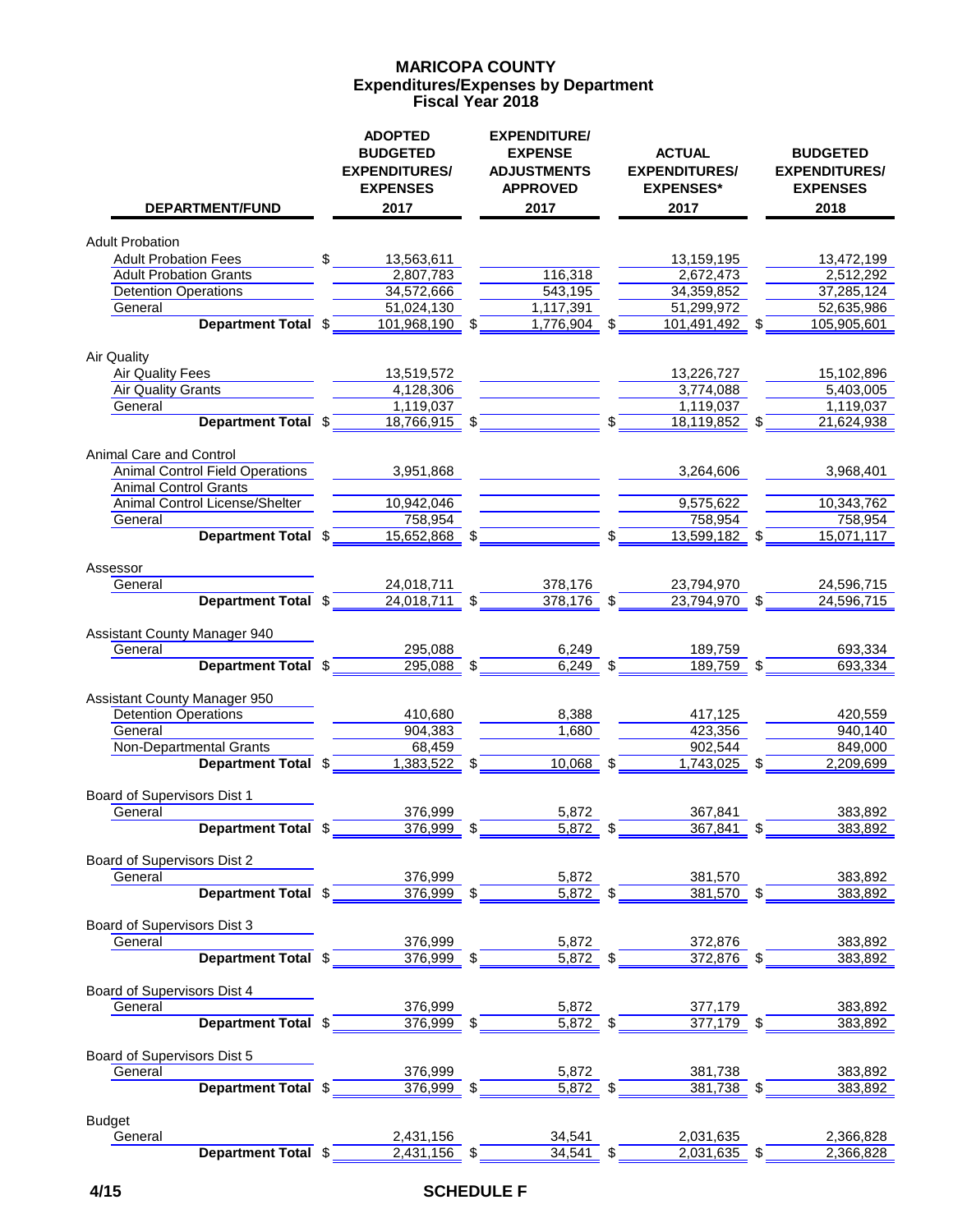| <b>DEPARTMENT/FUND</b>                         | <b>ADOPTED</b><br><b>BUDGETED</b><br><b>EXPENDITURES/</b><br><b>EXPENSES</b><br>2017 | <b>EXPENDITURE/</b><br><b>EXPENSE</b><br><b>ADJUSTMENTS</b><br><b>APPROVED</b><br>2017 |     | <b>ACTUAL</b><br><b>EXPENDITURES/</b><br><b>EXPENSES*</b><br>2017 | <b>BUDGETED</b><br><b>EXPENDITURES/</b><br><b>EXPENSES</b><br>2018 |
|------------------------------------------------|--------------------------------------------------------------------------------------|----------------------------------------------------------------------------------------|-----|-------------------------------------------------------------------|--------------------------------------------------------------------|
| Call Center                                    |                                                                                      |                                                                                        |     |                                                                   |                                                                    |
| General                                        | 1,719,187                                                                            | 25,965                                                                                 |     | 1,741,034                                                         | 1,952,439                                                          |
| Department Total \$                            | $1,719,187$ \$                                                                       | 25,965 \$                                                                              |     | $1,741,034$ \$                                                    | 1,952,439                                                          |
| Clerk of the Board                             |                                                                                      |                                                                                        |     |                                                                   |                                                                    |
| General                                        | 1,458,992                                                                            | 19,028                                                                                 |     | 1,253,435                                                         | 1,612,881                                                          |
| <b>Department Total \$</b>                     | 1,458,992 \$                                                                         | $19,028$ \$                                                                            |     | $1,253,435$ \$                                                    | 1,612,881                                                          |
| Clerk of the Superior Court                    |                                                                                      |                                                                                        |     |                                                                   |                                                                    |
| <b>Child Support Enhancement</b>               | 20,000                                                                               |                                                                                        |     | 20,000                                                            | 20,000                                                             |
| Clerk of Court Fill The Gap                    | 1,905,898                                                                            | 117,133                                                                                |     | 2,022,206                                                         | 1,905,898                                                          |
| Clerk of the Court EDMS                        | 2,500,000                                                                            |                                                                                        |     | 2,345,358                                                         | 2,655,000                                                          |
| <b>Clerk of the Court Grants</b>               | 1,446,855                                                                            | 246,271                                                                                |     | 1,693,126                                                         | 1,442,472                                                          |
| <b>Court Document Retrieval</b>                | 1,193,993                                                                            |                                                                                        |     | 700,000                                                           | 1,053,207                                                          |
| General                                        | 35,192,277                                                                           | 433,667                                                                                |     | 34,412,832                                                        | 35,868,865                                                         |
| Victim Location                                | 15,000                                                                               |                                                                                        |     | 10,887                                                            | 49,000                                                             |
| Judicial Enhancement                           | 1,502,000                                                                            |                                                                                        |     | 1,247,355                                                         | 2,250,000                                                          |
| Department Total \$                            | 43,776,023 \$                                                                        | 797,071                                                                                | \$  | 42,451,764 \$                                                     | 45,244,442                                                         |
| Constables                                     |                                                                                      |                                                                                        |     |                                                                   |                                                                    |
| General                                        | 3,242,537                                                                            | 125,856                                                                                |     | 3,272,241                                                         | 3,348,847                                                          |
| Department Total \$                            | $3,242,537$ \$                                                                       | 125,856 \$                                                                             |     | 3,272,241 \$                                                      | 3,348,847                                                          |
| <b>Contract Counsel</b>                        |                                                                                      |                                                                                        |     |                                                                   |                                                                    |
| General                                        | 54,487,007                                                                           | (65, 397)                                                                              |     | 47,571,161                                                        | 51,483,790                                                         |
| Department Total \$                            | 54,487,007 \$                                                                        | $(65,397)$ \$                                                                          |     | $47,571,161$ \$                                                   | 51,483,790                                                         |
| <b>Correctional Health</b>                     |                                                                                      |                                                                                        |     |                                                                   |                                                                    |
| <b>Correctional Health Grants</b>              |                                                                                      |                                                                                        |     |                                                                   | 348,944                                                            |
| <b>Detention Operations</b>                    | 64,480,524                                                                           | 841,796                                                                                |     | 62,218,371                                                        | 64,920,560                                                         |
| General<br>Department Total \$                 | 3,522,248<br>68,002,772 \$                                                           | 19.904<br>861,700                                                                      | -\$ | 3,466,240<br>65,684,611 \$                                        | 3,714,177<br>68,983,681                                            |
|                                                |                                                                                      |                                                                                        |     |                                                                   |                                                                    |
| <b>County Attorney</b>                         |                                                                                      |                                                                                        |     |                                                                   |                                                                    |
| <b>Check Enforcement Program</b>               | 125,340                                                                              |                                                                                        |     | 115,468                                                           | 120,946                                                            |
| County Attorney Fill the Gap                   | 1.494.911                                                                            |                                                                                        |     | 1,479,078                                                         | 1,529,368                                                          |
| <b>County Attorney Grants</b>                  | 6,490,942                                                                            | 844,413                                                                                |     | 7,329,028                                                         | 6,924,498                                                          |
| County Attorney RICO                           | 1,879,086                                                                            | 250,000                                                                                |     | 2,096,537                                                         | 2,185,173                                                          |
| <b>Criminal Justice Enhancement</b>            | 1,502,282                                                                            | 16,628                                                                                 |     | 1,346,682                                                         | 1,547,794                                                          |
| Diversion                                      | 2,472,006                                                                            |                                                                                        |     | 2,282,232                                                         | 2,485,243                                                          |
| General<br><b>Victim Compensation Interest</b> | 87,639,468<br>19,756                                                                 | 1,415,979                                                                              |     | 88,887,198<br>12,598                                              | 88,685,407<br>22,752                                               |
| Victim Compensation Restitution                | 164,759                                                                              | 418,833                                                                                |     | 582,549                                                           | 199,800                                                            |
| Department Total \$                            | 101,788,550 \$                                                                       | 2,945,853 \$                                                                           |     | 104,131,370 \$                                                    | 103,700,981                                                        |
| <b>County Manager</b>                          |                                                                                      |                                                                                        |     |                                                                   |                                                                    |
| General                                        | 2,648,433                                                                            | 29,539                                                                                 |     | 2,551,447                                                         | 4,313,025                                                          |
| Non-Departmental Grants                        | 326,455                                                                              | 1,419,162                                                                              |     | 1,615,161                                                         | 200,000                                                            |
| Department Total \$                            | $2,974,888$ \$                                                                       | $1,448,701$ \$                                                                         |     | 4,166,608 \$                                                      | 4,513,025                                                          |
| Deputy County Manager 920                      |                                                                                      |                                                                                        |     |                                                                   |                                                                    |
| General                                        | 1,473,270                                                                            | 29,904                                                                                 |     | 1,317,084                                                         |                                                                    |
| Department Total \$                            | $1,473,270$ \$                                                                       | $29,904$ \$                                                                            |     | 1,317,084 \$                                                      |                                                                    |
| <b>Education Service</b>                       |                                                                                      |                                                                                        |     |                                                                   |                                                                    |
| <b>Detention Operations</b>                    | 679,906                                                                              |                                                                                        |     | 427,048                                                           | 252,858                                                            |
| <b>Educational Supplemental Program</b>        | 876,785                                                                              |                                                                                        |     | 750,865                                                           | 869,653                                                            |
| General                                        | 2,976,772                                                                            | 24,149                                                                                 |     | 2,452,091                                                         | 2,729,356                                                          |
| School Communication                           | 1,103,065                                                                            |                                                                                        |     | 1,139,746                                                         | 1,380,347                                                          |
| <b>School Grants</b>                           | 24,494,498                                                                           | 6,541                                                                                  |     | 16,605,162                                                        | 33,596,050                                                         |
| School Transportation                          | 600,000                                                                              |                                                                                        |     | 549,791                                                           | 600,000                                                            |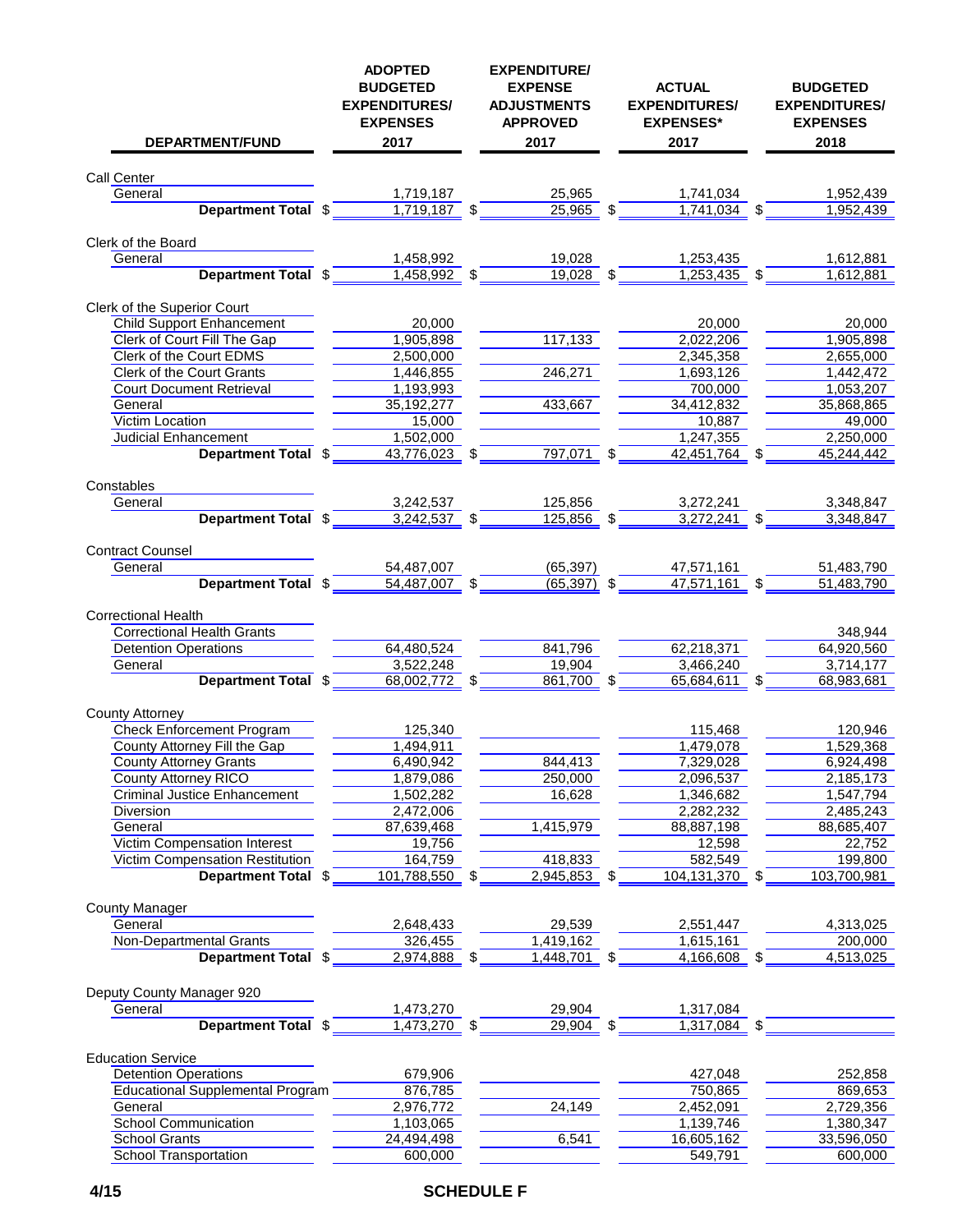| <b>DEPARTMENT/FUND</b>                   |   | <b>ADOPTED</b><br><b>BUDGETED</b><br><b>EXPENDITURES/</b><br><b>EXPENSES</b><br>2017 |     | <b>EXPENDITURE/</b><br><b>EXPENSE</b><br><b>ADJUSTMENTS</b><br><b>APPROVED</b><br>2017 |     | <b>ACTUAL</b><br><b>EXPENDITURES/</b><br><b>EXPENSES*</b><br>2017 |     | <b>BUDGETED</b><br><b>EXPENDITURES/</b><br><b>EXPENSES</b><br>2018 |
|------------------------------------------|---|--------------------------------------------------------------------------------------|-----|----------------------------------------------------------------------------------------|-----|-------------------------------------------------------------------|-----|--------------------------------------------------------------------|
| <b>Small School Service</b>              |   | 109,551                                                                              |     |                                                                                        |     | 107,561                                                           |     | 109,551                                                            |
| <b>Department Total</b>                  | S | 30,840,577 \$                                                                        |     | 30,690                                                                                 | -\$ | 22,032,264                                                        | -\$ | 39,537,815                                                         |
|                                          |   |                                                                                      |     |                                                                                        |     |                                                                   |     |                                                                    |
| Elections                                |   |                                                                                      |     |                                                                                        |     |                                                                   |     |                                                                    |
| <b>Elections Grants</b>                  |   | 406,750                                                                              |     |                                                                                        |     |                                                                   |     |                                                                    |
| General                                  |   | 21,269,588                                                                           |     | 314,372                                                                                |     | 20,507,857                                                        |     | 6,740,707                                                          |
| Department Total \$                      |   | 21,676,338                                                                           |     | 314,372                                                                                |     | 20,507,857                                                        |     | 6,740,707                                                          |
|                                          |   |                                                                                      |     |                                                                                        |     |                                                                   |     |                                                                    |
| <b>Emergency Management</b>              |   |                                                                                      |     |                                                                                        |     |                                                                   |     |                                                                    |
| <b>Detention Operations</b>              |   |                                                                                      |     |                                                                                        |     |                                                                   |     | 48,941                                                             |
| <b>Emergency Management</b>              |   | 1,018,170                                                                            |     | 162,145                                                                                |     | 1,103,188                                                         |     | 1,033,096                                                          |
| General                                  |   | 253,651                                                                              |     | 5,355                                                                                  |     | 257,711                                                           |     | 2,913,470                                                          |
| Palo Verde                               |   | 791,986                                                                              |     |                                                                                        |     | 784,919                                                           |     | 725,234                                                            |
| Department Total \$                      |   | 2,063,807 \$                                                                         |     | 167,500 \$                                                                             |     | $2,145,818$ \$                                                    |     | 4,720,741                                                          |
|                                          |   |                                                                                      |     |                                                                                        |     |                                                                   |     |                                                                    |
| Employee Benefits and Health             |   |                                                                                      |     |                                                                                        |     |                                                                   |     |                                                                    |
| <b>Benefits Trust</b>                    |   | 158,953,161                                                                          |     |                                                                                        |     | 155,497,875                                                       |     | 158,374,650                                                        |
| <b>Benefits Trust-Agency</b>             |   | 14,922,290                                                                           |     |                                                                                        |     | 15, 177, 782                                                      |     | 15,281,010                                                         |
| General                                  |   | 276,946                                                                              |     | 6,816                                                                                  |     | 272,840                                                           |     | 281,799                                                            |
| <b>Public Health Grants</b>              |   | 7,891,088                                                                            |     | 383,415                                                                                |     | 7,602,146                                                         |     | 7,941,302                                                          |
| Department Total \$                      |   | 182,043,485                                                                          | S   | 390,231                                                                                |     | 178,550,643                                                       | \$  | 181,878,761                                                        |
|                                          |   |                                                                                      |     |                                                                                        |     |                                                                   |     |                                                                    |
| <b>Enterprise Technology</b>             |   |                                                                                      |     |                                                                                        |     |                                                                   |     |                                                                    |
| <b>Detention Operations</b>              |   | 984,584                                                                              |     | 16,447                                                                                 |     | 996,026                                                           |     | 1,001,031                                                          |
| General                                  |   | 32,162,742                                                                           |     | (2, 153, 263)                                                                          |     | 27,678,044                                                        |     | 42,603,060                                                         |
| Telecommunications                       |   | 22,840,873                                                                           |     |                                                                                        |     | 21,648,222                                                        |     | 24,479,251                                                         |
| Department Total \$                      |   | 55,988,199                                                                           | -\$ | $(2, 136, 816)$ \$                                                                     |     | 50,322,292 \$                                                     |     | 68,083,342                                                         |
|                                          |   |                                                                                      |     |                                                                                        |     |                                                                   |     |                                                                    |
| <b>Environmental Services</b>            |   |                                                                                      |     |                                                                                        |     |                                                                   |     |                                                                    |
| <b>Environmental Services Environmen</b> |   | 20,098,235                                                                           |     |                                                                                        |     | 20,040,344                                                        |     | 21,074,734                                                         |
| <b>Environmental Services Grants</b>     |   | 67,198                                                                               |     |                                                                                        |     | 67,198                                                            |     | 67,198                                                             |
| General                                  |   | 4,638,045                                                                            |     | 51,436                                                                                 |     | 4,554,285                                                         |     | 4,401,376                                                          |
| Department Total \$                      |   | 24,803,478                                                                           | \$  | 51,436                                                                                 | -\$ | 24,661,827 \$                                                     |     | 25,543,308                                                         |
|                                          |   |                                                                                      |     |                                                                                        |     |                                                                   |     |                                                                    |
| <b>Equipment Services</b>                |   |                                                                                      |     |                                                                                        |     |                                                                   |     |                                                                    |
| <b>Detention Operations</b>              |   |                                                                                      |     |                                                                                        |     |                                                                   |     | 1,050,000                                                          |
| <b>Equipment Services</b>                |   | 17,861,193                                                                           |     |                                                                                        |     | 16,322,480                                                        |     | 17,826,129                                                         |
|                                          |   |                                                                                      |     |                                                                                        |     |                                                                   |     | 5,084,400                                                          |
| General<br><b>Department Total \$</b>    |   | $17,861,193$ \$                                                                      |     |                                                                                        | \$  | 16,322,480 \$                                                     |     | 23,960,529                                                         |
|                                          |   |                                                                                      |     |                                                                                        |     |                                                                   |     |                                                                    |
| <b>Facilities Management</b>             |   |                                                                                      |     |                                                                                        |     |                                                                   |     |                                                                    |
| <b>Detention Operations</b>              |   |                                                                                      |     |                                                                                        |     |                                                                   |     |                                                                    |
| General                                  |   | 26,139,595                                                                           |     | 37,563                                                                                 |     | 25,804,676                                                        |     | 26,112,202                                                         |
| Department Total \$                      |   | 46,105,227<br>72,244,822 \$                                                          |     | 279,051<br>$316,614$ \$                                                                |     | 45,674,703<br>71,479,379 \$                                       |     | 47,135,431                                                         |
|                                          |   |                                                                                      |     |                                                                                        |     |                                                                   |     | 73,247,633                                                         |
| Finance                                  |   |                                                                                      |     |                                                                                        |     |                                                                   |     |                                                                    |
| General                                  |   |                                                                                      |     |                                                                                        |     |                                                                   |     |                                                                    |
| Department Total \$                      |   | 2,855,401                                                                            |     | 50,943                                                                                 |     | 2,812,343                                                         |     | 3,275,614                                                          |
|                                          |   | $2,855,401$ \$                                                                       |     | $50,943$ \$                                                                            |     | $2,812,343$ \$                                                    |     | 3,275,614                                                          |
|                                          |   |                                                                                      |     |                                                                                        |     |                                                                   |     |                                                                    |
| <b>Flood Control District</b>            |   |                                                                                      |     |                                                                                        |     |                                                                   |     |                                                                    |
| <b>Flood Control</b>                     |   | 32,495,393                                                                           |     | 2,219,097                                                                              |     | 30,965,865                                                        |     | 33,510,942                                                         |
| <b>Flood Control Capital Projects</b>    |   | 77,446,654                                                                           |     |                                                                                        |     | 56,859,230                                                        |     | 55,000,000                                                         |
| <b>Flood Control Grants</b>              |   | 5,000                                                                                |     | 108,069                                                                                |     | 11,543                                                            |     |                                                                    |
| Department Total \$                      |   | 109,947,047 \$                                                                       |     | $2,327,166$ \$                                                                         |     | 87,836,638 \$                                                     |     | 88,510,942                                                         |
|                                          |   |                                                                                      |     |                                                                                        |     |                                                                   |     |                                                                    |
| Human Resources                          |   |                                                                                      |     |                                                                                        |     |                                                                   |     |                                                                    |
| General                                  |   | 4,475,633                                                                            |     | 83,826                                                                                 |     | 4,475,064                                                         |     | 7,902,835                                                          |
| Department Total \$                      |   | 4,475,633                                                                            |     | 83,826                                                                                 |     | 4,475,064                                                         |     | 7,902,835                                                          |
|                                          |   |                                                                                      |     |                                                                                        |     |                                                                   |     |                                                                    |
| <b>Human Services</b>                    |   |                                                                                      |     |                                                                                        |     |                                                                   |     |                                                                    |
| <b>CDBG Housing Trust</b>                |   | 6,231,776                                                                            |     |                                                                                        |     | 6,131,776                                                         |     | 10,343,521                                                         |
| General                                  |   | 2,383,708                                                                            |     |                                                                                        |     | 2,370,120                                                         |     | 2,586,555                                                          |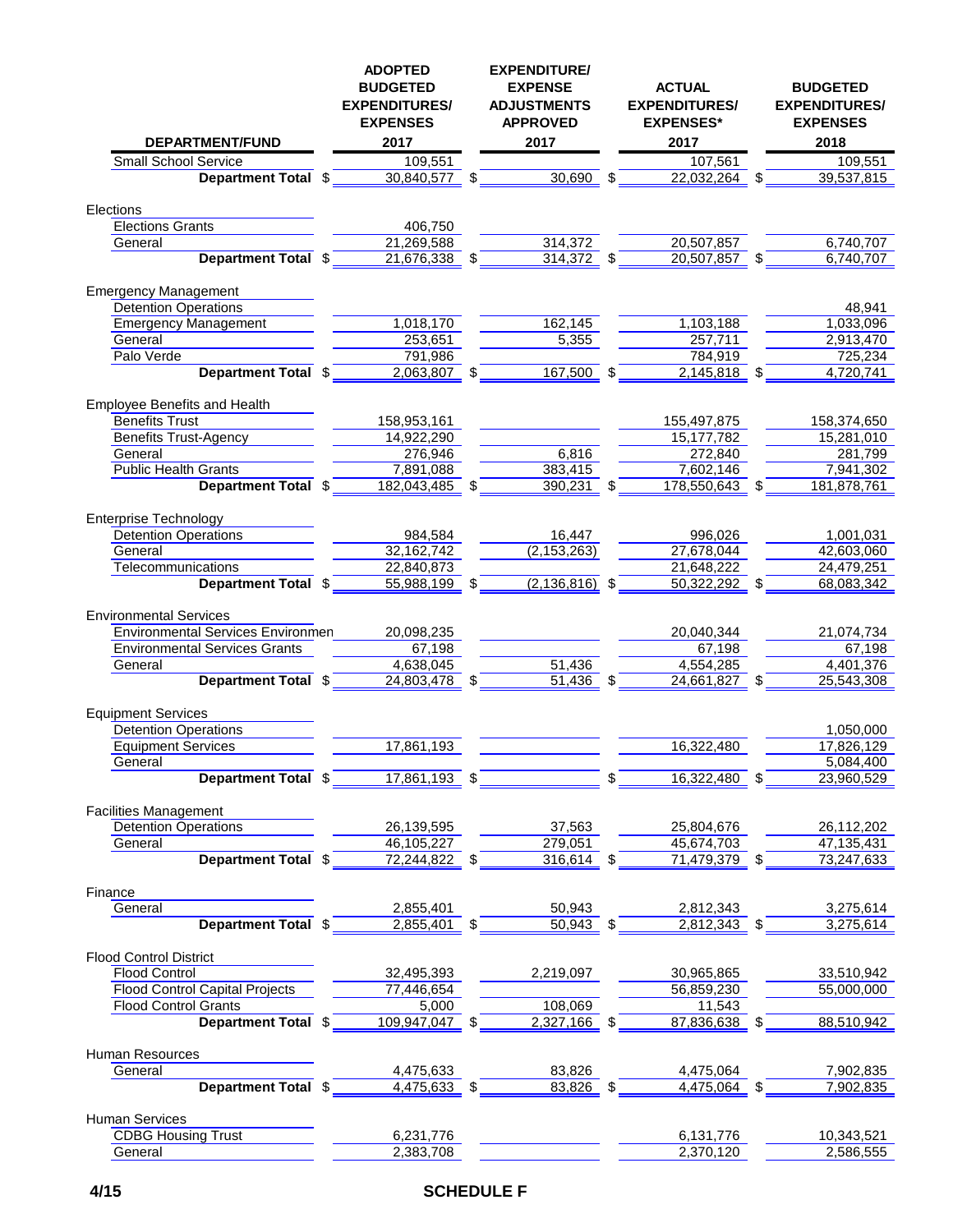| <b>DEPARTMENT/FUND</b>                                      |    | <b>ADOPTED</b><br><b>BUDGETED</b><br><b>EXPENDITURES/</b><br><b>EXPENSES</b><br>2017 | <b>EXPENDITURE/</b><br><b>EXPENSE</b><br><b>ADJUSTMENTS</b><br><b>APPROVED</b><br>2017 |      |  | <b>ACTUAL</b><br><b>EXPENDITURES/</b><br><b>EXPENSES*</b><br>2017 |     | <b>BUDGETED</b><br><b>EXPENDITURES/</b><br><b>EXPENSES</b><br>2018 |  |
|-------------------------------------------------------------|----|--------------------------------------------------------------------------------------|----------------------------------------------------------------------------------------|------|--|-------------------------------------------------------------------|-----|--------------------------------------------------------------------|--|
|                                                             |    |                                                                                      |                                                                                        |      |  |                                                                   |     | 40,836,028                                                         |  |
| <b>Human Services Grants</b>                                |    | 51,490,687                                                                           |                                                                                        |      |  | 48,062,915<br>56,564,811                                          | -\$ |                                                                    |  |
| Department Total \$                                         |    | 60,106,171                                                                           | \$                                                                                     |      |  |                                                                   |     | 53,766,104                                                         |  |
| Integrated Crim Justice Info                                |    |                                                                                      |                                                                                        |      |  |                                                                   |     |                                                                    |  |
| <b>Detention Operations</b>                                 |    | 1,674,309                                                                            | 22.699                                                                                 |      |  | 1,680,038                                                         |     | 1,700,328                                                          |  |
| Department Total \$                                         |    | 1,674,309 \$                                                                         | 22,699                                                                                 |      |  | $1,680,038$ \$                                                    |     | 1,700,328                                                          |  |
|                                                             |    |                                                                                      |                                                                                        |      |  |                                                                   |     |                                                                    |  |
| <b>Internal Audit</b><br>General                            |    | 1,888,018                                                                            | 36,471                                                                                 |      |  | 1,901,982                                                         |     | 2,252,016                                                          |  |
| Department Total \$                                         |    | 1,888,018 \$                                                                         | 36,471 \$                                                                              |      |  | 1,901,982 \$                                                      |     | 2,252,016                                                          |  |
|                                                             |    |                                                                                      |                                                                                        |      |  |                                                                   |     |                                                                    |  |
| <b>Justice Courts</b>                                       |    |                                                                                      |                                                                                        |      |  |                                                                   |     |                                                                    |  |
| General                                                     |    | 18,312,558                                                                           | 311,877                                                                                |      |  | 18,357,467                                                        |     | 18,252,388                                                         |  |
| Justice Ct Jud Enhancement<br>Justice Cts Photo Enforcement |    | 737,183<br>9,000                                                                     |                                                                                        |      |  | 500,310                                                           |     | 737,183                                                            |  |
| Justice Cts Special Revenue                                 |    | 6,764,653                                                                            |                                                                                        |      |  | 6,648,826                                                         |     | 6,798,886                                                          |  |
| <b>Department Total</b>                                     | \$ | 25,823,394 \$                                                                        | 311,877 \$                                                                             |      |  | 25,506,603 \$                                                     |     | 25,788,457                                                         |  |
|                                                             |    |                                                                                      |                                                                                        |      |  |                                                                   |     |                                                                    |  |
| Juvenile Probation                                          |    |                                                                                      |                                                                                        |      |  |                                                                   |     |                                                                    |  |
| <b>Detention Operations</b>                                 |    | 34,219,259                                                                           | 455,361                                                                                |      |  | 34,562,339                                                        |     | 35,412,680                                                         |  |
| General                                                     |    | 17,154,428                                                                           | 414,584                                                                                |      |  | 16,501,170                                                        |     | 17,611,596                                                         |  |
| Juvenile Probation Diversion                                |    | 388,597                                                                              |                                                                                        |      |  | 388,597                                                           |     | 383,265                                                            |  |
| Juvenile Probation Grants                                   |    | 3,811,356                                                                            | 116,691                                                                                |      |  | 3,594,537                                                         |     | 4,113,768                                                          |  |
| Juvenile Probation Special Fee<br>Juvenile Restitution      |    | 3,080,665<br>10,007                                                                  |                                                                                        |      |  | 3,080,665<br>10,007                                               |     | 2,669,777                                                          |  |
| Department Total \$                                         |    | $58,664,312$ \$                                                                      | 986,636 \$                                                                             |      |  | 58,137,315 \$                                                     |     | 7,430<br>60,198,516                                                |  |
|                                                             |    |                                                                                      |                                                                                        |      |  |                                                                   |     |                                                                    |  |
| Legal Advocate                                              |    |                                                                                      |                                                                                        |      |  |                                                                   |     |                                                                    |  |
| General                                                     |    | 12,046,888                                                                           | 202,009                                                                                |      |  | 12,293,154                                                        |     | 12,565,709                                                         |  |
| <b>Public Defender Training</b>                             |    | 35,014                                                                               |                                                                                        |      |  | 32,087                                                            |     | 27,913                                                             |  |
| Department Total \$                                         |    | $12,081,902$ \$                                                                      | $202,009$ \$                                                                           |      |  | 12,325,241                                                        |     | 12,593,622                                                         |  |
| Legal Defender                                              |    |                                                                                      |                                                                                        |      |  |                                                                   |     |                                                                    |  |
| General                                                     |    | 13,436,322                                                                           | 235,774                                                                                |      |  | 13,800,697                                                        |     | 13,996,656                                                         |  |
| Legal Defender Fill the Gap                                 |    | 66,362                                                                               |                                                                                        |      |  | 67,745                                                            |     | 66,362                                                             |  |
| <b>Public Defender Training</b>                             |    | 69,377                                                                               |                                                                                        |      |  | 57,701                                                            |     | 107,806                                                            |  |
| Department Total \$                                         |    | 13,572,061                                                                           | 235,774                                                                                | -\$  |  | 13,926,143                                                        | \$  | 14,170,824                                                         |  |
|                                                             |    |                                                                                      |                                                                                        |      |  |                                                                   |     |                                                                    |  |
| <b>Library District</b><br><b>Library District</b>          |    | 26,276,450                                                                           |                                                                                        |      |  | 26,200,129                                                        |     | 28,488,309                                                         |  |
| <b>Library District Grants</b>                              |    | 7,000                                                                                | 299,285                                                                                |      |  | 292,088                                                           |     | 132,516                                                            |  |
| <b>Department Total \$</b>                                  |    | $26,283,450$ \$                                                                      | 299,285                                                                                | - \$ |  | $26,492,217$ \$                                                   |     | 28,620,825                                                         |  |
|                                                             |    |                                                                                      |                                                                                        |      |  |                                                                   |     |                                                                    |  |
| <b>Medical Examiner</b>                                     |    |                                                                                      |                                                                                        |      |  |                                                                   |     |                                                                    |  |
| General                                                     |    | 10,398,183                                                                           | 289,708                                                                                |      |  | 10,397,654                                                        |     | 11,610,511                                                         |  |
| <b>Medical Examiner Grants</b><br>Department Total \$       |    | 8,851<br>10,407,034                                                                  | 10,637<br>300,345                                                                      |      |  | 49,488<br>10,447,142                                              | -\$ | 50,000<br>11,660,511                                               |  |
|                                                             |    |                                                                                      |                                                                                        | - \$ |  |                                                                   |     |                                                                    |  |
| Non Departmental                                            |    |                                                                                      |                                                                                        |      |  |                                                                   |     |                                                                    |  |
| Co Improve 441 COP 2016                                     |    | 17,600,000                                                                           |                                                                                        |      |  | 1,800,000                                                         |     | 37,000,000                                                         |  |
| Co Improve COP 2015                                         |    | 97,388,194                                                                           | (10, 567, 263)                                                                         |      |  | 33,010,975                                                        |     | 58,269,899                                                         |  |
| County Improvement Debt                                     |    | 119,968,480                                                                          | 6,687,000                                                                              |      |  | 159,115,512                                                       |     | 124,294,130                                                        |  |
| County Improvement Debt 2                                   |    | 11,812,730                                                                           | 169,060                                                                                |      |  | 7,473,285                                                         |     | 7,125,295                                                          |  |
| <b>Detention Capital Projects</b>                           |    | 31,000,000                                                                           | (7,075,459)                                                                            |      |  | 4,927,801                                                         |     | 82,291,000                                                         |  |
| <b>Detention Operations</b>                                 |    | 34,784,881                                                                           | (4,686,247)                                                                            |      |  | 1,190,750                                                         |     | 13,116,613                                                         |  |
| Detention Tech Capital Improve                              |    | 1,050,061                                                                            | 1,173,060                                                                              |      |  | 1,849,010                                                         |     | 374,111                                                            |  |
| General<br><b>General Fund Co Improve</b>                   |    | 319,427,694<br>19,307,847                                                            | (11, 397, 201)<br>(1,048,603)                                                          |      |  | 256,837,222<br>4,425,057                                          |     | 347,493,302<br>30,666,165                                          |  |
| Intergov Capital Projects                                   |    | 123,300                                                                              | 535                                                                                    |      |  | 15,744                                                            |     | 108,091                                                            |  |
| Non-Departmental Grants                                     |    | 16,020,975                                                                           | 9,858,082                                                                              |      |  |                                                                   |     | 11,650,000                                                         |  |
| <b>Technology Capital Improve</b>                           |    | 26,948,306                                                                           | (506, 336)                                                                             |      |  | 18,941,273                                                        |     | 22,896,800                                                         |  |
| Waste Management                                            |    | 688,762                                                                              | (194, 130)                                                                             |      |  | 80,350                                                            |     | 494,352                                                            |  |
|                                                             |    |                                                                                      |                                                                                        |      |  |                                                                   |     |                                                                    |  |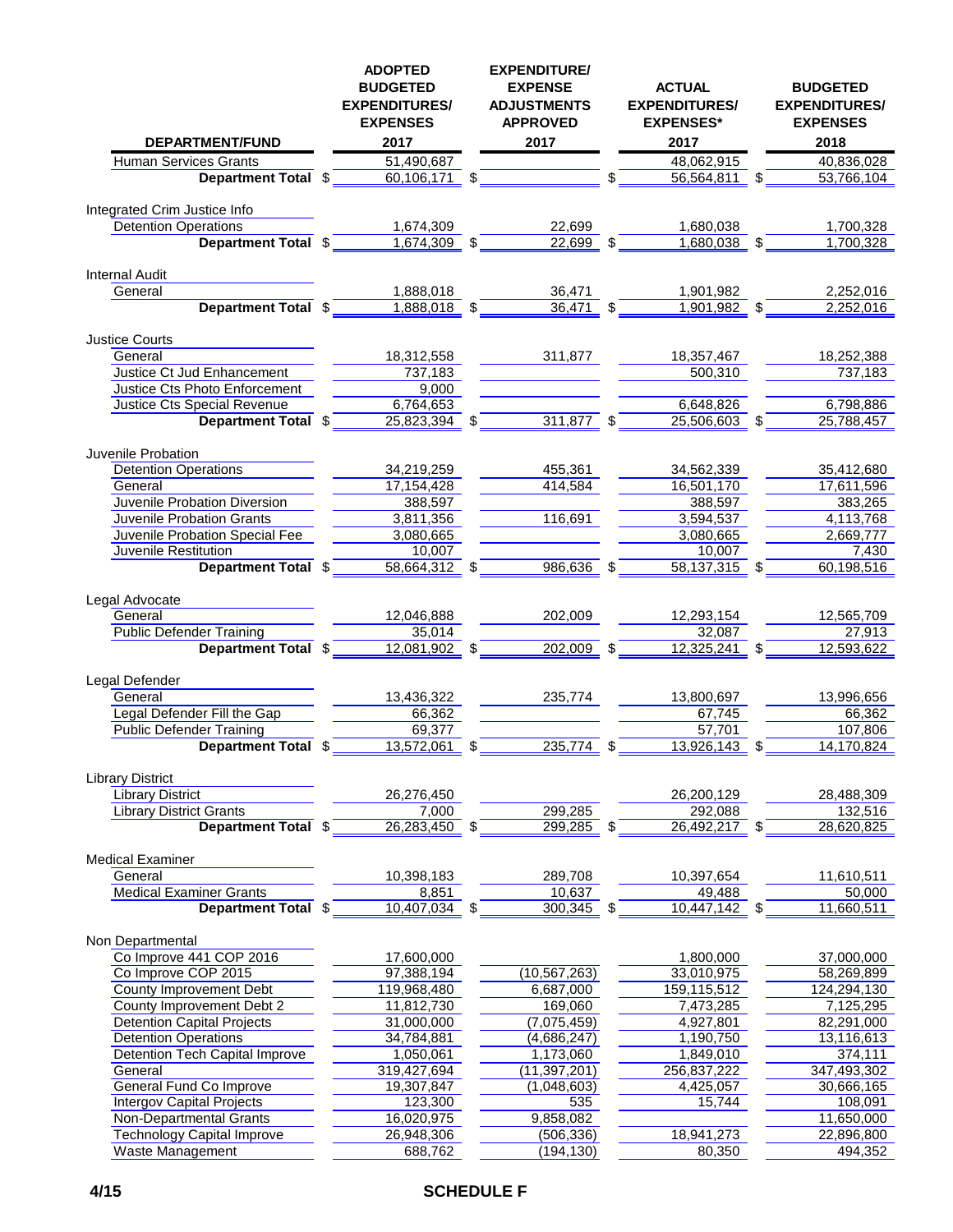| <b>DEPARTMENT/FUND</b>                               | <b>ADOPTED</b><br><b>BUDGETED</b><br><b>EXPENDITURES/</b><br><b>EXPENSES</b><br>2017 | <b>EXPENDITURE/</b><br><b>EXPENSE</b><br><b>ADJUSTMENTS</b><br><b>APPROVED</b><br>2017 |     | <b>ACTUAL</b><br><b>EXPENDITURES/</b><br><b>EXPENSES*</b><br>2017 | <b>BUDGETED</b><br><b>EXPENDITURES/</b><br><b>EXPENSES</b><br>2018 |
|------------------------------------------------------|--------------------------------------------------------------------------------------|----------------------------------------------------------------------------------------|-----|-------------------------------------------------------------------|--------------------------------------------------------------------|
| <b>Department Total</b>                              | \$<br>696,121,230                                                                    | \$<br>$(17,587,502)$ \$                                                                |     | 489,666,979                                                       | \$<br>735,779,758                                                  |
|                                                      |                                                                                      |                                                                                        |     |                                                                   |                                                                    |
| Parks and Recreation<br>Env Services Env Health      |                                                                                      |                                                                                        |     |                                                                   |                                                                    |
| General                                              | 1,274,325                                                                            | (37,081)                                                                               |     | 1,187,244                                                         | 974,325                                                            |
| Lake Pleasant Rec Services                           | 3,520,026                                                                            |                                                                                        |     | 3,276,581                                                         | 3,543,151                                                          |
| <b>Parks and Recreation Grants</b>                   | 34,696                                                                               |                                                                                        |     | 28,990                                                            | 23,560                                                             |
| <b>Parks Donations</b>                               | 493,570                                                                              | 185,000                                                                                |     | 364,702                                                           | 323,570                                                            |
| <b>Parks Enhancement</b>                             | 6,392,966                                                                            |                                                                                        |     | 6,255,519                                                         | 6,068,654                                                          |
| Parks Souvenir                                       | 396,182                                                                              |                                                                                        |     | 385,681                                                           | 396,182                                                            |
| Spur Cross Ranch Conservation                        | 403,969                                                                              |                                                                                        |     | 361,661                                                           | 397,132                                                            |
| Department Total \$                                  | 12,515,734                                                                           | 147,919                                                                                | -\$ | 11,860,378                                                        | 11,726,574                                                         |
|                                                      |                                                                                      |                                                                                        |     |                                                                   |                                                                    |
| Planning and Development                             |                                                                                      |                                                                                        |     |                                                                   |                                                                    |
| Del Webb                                             |                                                                                      |                                                                                        |     |                                                                   |                                                                    |
| General                                              | 868,232                                                                              |                                                                                        |     | 868,232                                                           | 868,232                                                            |
| Planning and Development Fees<br>Department Total \$ | 8,528,751<br>9,396,983 \$                                                            | 600,000<br>$600,000$ \$                                                                |     | 8,373,487<br>$\overline{9,241,719}$ \$                            | 9,130,252<br>9,998,484                                             |
|                                                      |                                                                                      |                                                                                        |     |                                                                   |                                                                    |
| <b>Procurement Services</b>                          |                                                                                      |                                                                                        |     |                                                                   |                                                                    |
| General                                              | 2,438,032                                                                            | 44,100                                                                                 |     | 2,472,154                                                         | 2,503,913                                                          |
| Reprographics                                        | 827,284                                                                              |                                                                                        |     | 329,980                                                           |                                                                    |
| Department Total \$                                  | 3,265,316 \$                                                                         | 44,100 \$                                                                              |     | 2,802,134 \$                                                      | 2,503,913                                                          |
|                                                      |                                                                                      |                                                                                        |     |                                                                   |                                                                    |
| <b>Public Advocate</b>                               |                                                                                      |                                                                                        |     |                                                                   |                                                                    |
| General                                              | 9,297,577                                                                            | 157,030                                                                                |     | 9,402,572                                                         | 9,526,644                                                          |
|                                                      |                                                                                      |                                                                                        |     |                                                                   |                                                                    |
| Department Total \$                                  | 9,297,577 \$                                                                         | $157,030$ \$                                                                           |     | $9,402,572$ \$                                                    | 9,526,644                                                          |
| <b>Public Defender</b>                               |                                                                                      |                                                                                        |     |                                                                   |                                                                    |
| General                                              | 41,570,118                                                                           | 707,453                                                                                |     | 42,124,638                                                        | 42,851,483                                                         |
| Public Defender Fill the Gap                         | 813,470                                                                              |                                                                                        |     | 746,310                                                           | 936,465                                                            |
| <b>Public Defender Grants</b>                        | 222,141                                                                              |                                                                                        |     | 199,192                                                           | 198,518                                                            |
| <b>Public Defender Training</b>                      | 337,810                                                                              |                                                                                        |     | 297,776                                                           | 336,309                                                            |
| Department Total \$                                  | 42,943,539 \$                                                                        | $707,453$ \$                                                                           |     | 43,367,916 \$                                                     | 44,322,775                                                         |
|                                                      |                                                                                      |                                                                                        |     |                                                                   |                                                                    |
| <b>Public Fiduciary</b><br>General                   | 3,857,641                                                                            | 47,930                                                                                 |     | 3,868,560                                                         | 3,929,288                                                          |
| <b>Department Total \$</b>                           | 3,857,641                                                                            | 47,930                                                                                 |     | 3,868,560                                                         | 3,929,288                                                          |
|                                                      |                                                                                      |                                                                                        |     |                                                                   |                                                                    |
| Public Health                                        |                                                                                      |                                                                                        |     |                                                                   |                                                                    |
| General                                              | 11,848,845                                                                           | 215,707                                                                                |     | 11,501,250                                                        | 12,245,818                                                         |
| Public Health Fees                                   | 7,148,891                                                                            | 61,616                                                                                 |     | 7,007,030                                                         | 7,043,302                                                          |
| <b>Public Health Grants</b>                          | 42,884,495                                                                           | 114,437                                                                                |     | 42,358,695                                                        | 44,949,791                                                         |
| Department Total \$                                  | $61,882,231$ \$                                                                      | 391,760 \$                                                                             |     | 60,866,975 \$                                                     | 64,238,911                                                         |
|                                                      |                                                                                      |                                                                                        |     |                                                                   |                                                                    |
| Recorder<br>General                                  |                                                                                      |                                                                                        |     |                                                                   | 4,833,614                                                          |
| <b>Recorders Surcharge</b>                           | 2,322,447                                                                            | 22,890                                                                                 |     | 2,115,256<br>4,396,048                                            | 4,340,646                                                          |
| Department Total \$                                  | 4,567,089<br>$6,889,536$ \$                                                          | 22,890                                                                                 |     | 6,511,304                                                         | 9,174,260                                                          |
|                                                      |                                                                                      |                                                                                        |     |                                                                   |                                                                    |
| Risk Management                                      |                                                                                      |                                                                                        |     |                                                                   |                                                                    |
| Risk Management                                      | 33,338,997                                                                           |                                                                                        |     | 32,314,223                                                        | 34,364,359                                                         |
| Department Total \$                                  | 33,338,997 \$                                                                        |                                                                                        |     | 32,314,223                                                        | 34,364,359                                                         |
|                                                      |                                                                                      |                                                                                        |     |                                                                   |                                                                    |
| Sheriff                                              |                                                                                      |                                                                                        |     |                                                                   |                                                                    |
| <b>Detention Operations</b>                          | 218,619,446                                                                          | (1,944,569)                                                                            |     | 215,017,342                                                       | 222,225,077                                                        |
| General                                              | 109,360,459                                                                          | 9,077,100                                                                              |     | 115,192,684                                                       | 126,361,753                                                        |
| <b>Inmate Health Services</b>                        | 476,570                                                                              |                                                                                        |     | 441,295                                                           | 585,888                                                            |
| <b>Inmate Services</b>                               | 9,596,352                                                                            |                                                                                        |     | 9,596,352                                                         | 9,596,352                                                          |
| <b>Officer Safety Equipment</b>                      | 352,000                                                                              |                                                                                        |     | 249,506                                                           | 302,000                                                            |
| <b>Sheriff Donations</b>                             | 33,969                                                                               |                                                                                        |     | 33,969                                                            | 310,000                                                            |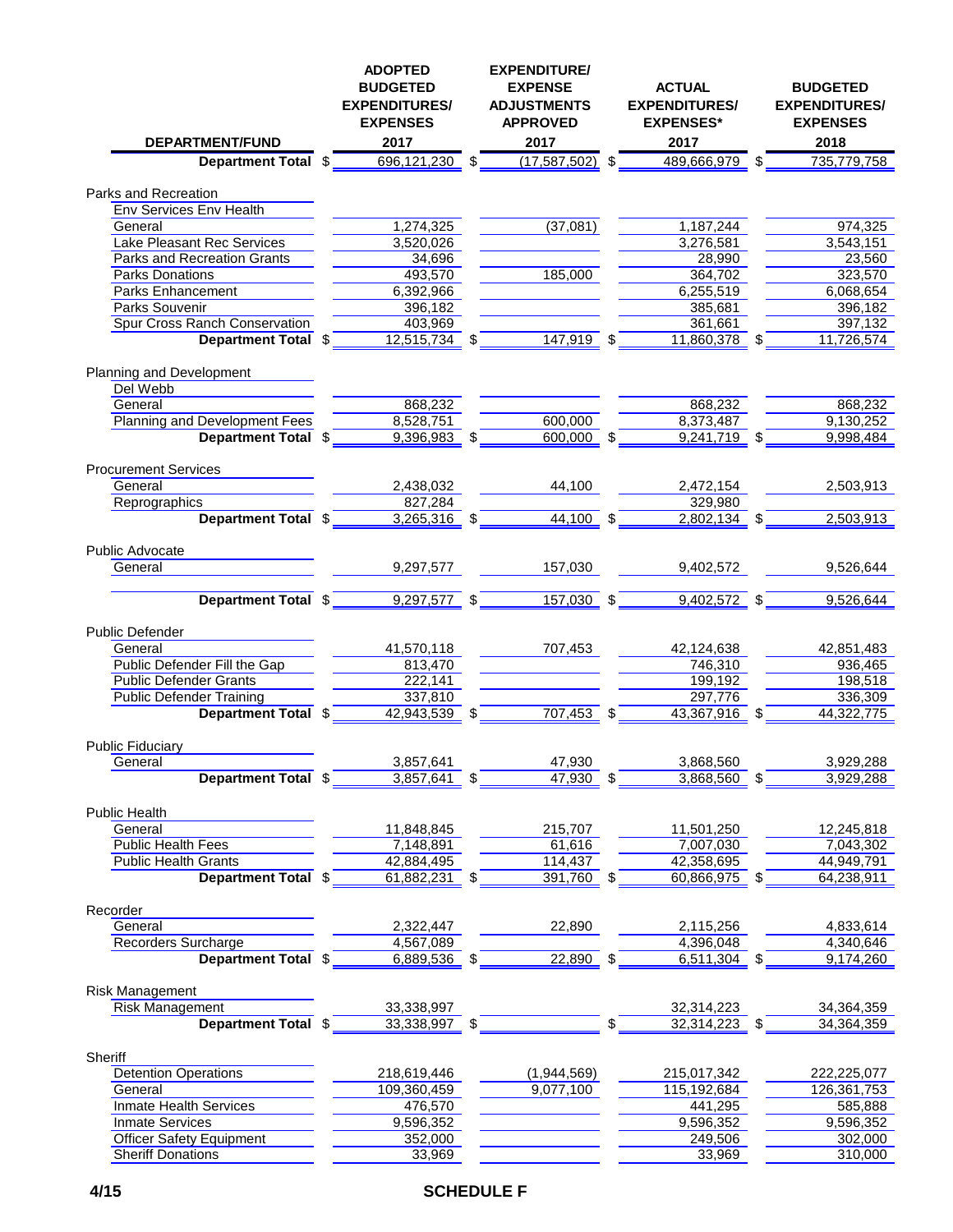|                                         | <b>ADOPTED</b><br><b>BUDGETED</b><br><b>EXPENDITURES/</b><br><b>EXPENSES</b> | <b>EXPENDITURE/</b><br><b>EXPENSE</b><br><b>ADJUSTMENTS</b><br><b>APPROVED</b> | <b>ACTUAL</b><br><b>EXPENDITURES/</b><br><b>EXPENSES*</b> | <b>BUDGETED</b><br><b>EXPENDITURES/</b><br><b>EXPENSES</b> |
|-----------------------------------------|------------------------------------------------------------------------------|--------------------------------------------------------------------------------|-----------------------------------------------------------|------------------------------------------------------------|
| <b>DEPARTMENT/FUND</b>                  | 2017                                                                         | 2017                                                                           | 2017                                                      | 2018                                                       |
| <b>Sheriff Grants</b>                   | 7,624,572                                                                    |                                                                                | 7,353,997                                                 | 8,847,429                                                  |
| Sheriff Jail Enhancement                | 1,932,444                                                                    | 244,619                                                                        | 1,843,832                                                 | 3,482,444                                                  |
| <b>Sheriff RICO</b>                     | 1,750,000                                                                    |                                                                                | 1,604,167                                                 | 1,750,000                                                  |
| Sheriff Towing and Impound              | 226,529                                                                      |                                                                                | 188,249                                                   | 356,746                                                    |
| Department Total \$                     | 349,972,341                                                                  | \$<br>7,377,150                                                                | \$<br>351,521,393<br>-\$                                  | 373,817,689                                                |
| <b>Stadium District</b>                 |                                                                              |                                                                                |                                                           |                                                            |
| <b>Ballpark Operations</b>              | 1,578,826                                                                    | 500,000                                                                        | 2,055,034                                                 | 1,544,068                                                  |
| <b>Cactus League Operations</b>         | 1,297,259                                                                    |                                                                                | 1,292,276                                                 | 1,039,164                                                  |
| Long Term Project Reserve               | 4,058,000                                                                    |                                                                                | 4,058,000                                                 | 4,003,000                                                  |
| <b>Stadium District Debt Service</b>    | 3,705,813                                                                    |                                                                                | 3,705,813                                                 | 3,703,179                                                  |
| Department Total \$                     | 10,639,898                                                                   | 500,000                                                                        | \$<br>11,111,123                                          | 10,289,411                                                 |
| <b>Superior Court</b>                   |                                                                              |                                                                                |                                                           |                                                            |
| <b>Conciliation Court Fees</b>          | 1,583,362                                                                    |                                                                                | 1,560,510                                                 | 1,583,362                                                  |
| <b>Domestic Rel Mediation Education</b> | 200,600                                                                      |                                                                                | 200,598                                                   | 193,550                                                    |
| <b>Expedited Child Support</b>          | 677,500                                                                      |                                                                                | 670,916                                                   | 677,500                                                    |
| General                                 | 85,692,226                                                                   | 1,020,861                                                                      | 86,522,188                                                | 85,912,365                                                 |
| <b>Judicial Enhancement</b>             | 499,000                                                                      |                                                                                | 499,000                                                   | 499,000                                                    |
| Law Library Fees                        | 1,165,971                                                                    |                                                                                | 703,695                                                   | 1,225,447                                                  |
| <b>Probate Fees</b>                     | 442,000                                                                      |                                                                                | 442,000                                                   | 467,000                                                    |
| Spousal Maint Enforce Enhance           | 108,000                                                                      |                                                                                | 107,996                                                   | 108,000                                                    |
| <b>Superior Court Building Repair</b>   | 1,650,474                                                                    | 755,938                                                                        | 2,211,459                                                 |                                                            |
| Superior Court Fill the Gap             | 2,202,900                                                                    | (162, 730)                                                                     | 2,040,170                                                 | 2,202,900                                                  |
| <b>Superior Court Grants</b>            | 3,432,507                                                                    | 1,727,146                                                                      | 5,159,653                                                 | 4,082,087                                                  |
| <b>Superior Court Special Revenue</b>   | 5,128,154                                                                    |                                                                                | 4,937,965                                                 | 5,172,280                                                  |
| Department Total \$                     | 102,782,694                                                                  | 3,341,215                                                                      | \$<br>105,056,150                                         | 102,123,491                                                |
| Transportation                          |                                                                              |                                                                                |                                                           |                                                            |
| General                                 |                                                                              |                                                                                |                                                           | 111,672                                                    |
| <b>Transportation Capital Project</b>   | 100,221,196                                                                  |                                                                                | 53,574,109                                                | 131,756,231                                                |
| <b>Transportation Grants</b>            | 320,000                                                                      | 176,054                                                                        | 219,971                                                   | 593,000                                                    |
| <b>Transportation Operations</b>        | 69,105,324                                                                   |                                                                                | 66,409,850                                                | 77,700,038                                                 |
| Department Total \$                     | 169,646,520                                                                  | \$<br>176,054                                                                  | \$<br>120,203,930<br>\$                                   | 210,160,941                                                |
|                                         |                                                                              |                                                                                |                                                           |                                                            |
| Treasurer<br>General                    | 5,907,713                                                                    | 90,305                                                                         | 5,903,743                                                 | 5,988,489                                                  |
| <b>Taxpayer Information</b>             | 304,341                                                                      |                                                                                | 268,455                                                   | 304,341                                                    |
| Department Total \$                     | 6,212,054                                                                    | 90,305                                                                         | \$<br>6,172,198                                           | 6,292,830                                                  |
| <b>Waste Resources and Recycling</b>    |                                                                              |                                                                                |                                                           |                                                            |
| General                                 | 4,186,564                                                                    | 20,847                                                                         | 4,184,755                                                 | 4,138,556                                                  |
| <b>Waste Tire</b>                       | 4,751,611                                                                    | 200,000                                                                        | 4,731,757                                                 | 4,952,726                                                  |
| Department Total \$                     | $8,938,175$ \$                                                               | $220,847$ \$                                                                   | 8,916,512 \$                                              | 9,091,282                                                  |
| <b>Eliminations County</b>              |                                                                              |                                                                                |                                                           |                                                            |
| Eliminations                            | (205, 447, 397)                                                              |                                                                                | (199, 987, 434)                                           | (204, 966, 835)                                            |
| Department Total \$                     | $(205, 447, 397)$ \$                                                         |                                                                                | $(199, 987, 434)$ \$                                      | (204, 966, 835)                                            |
|                                         |                                                                              |                                                                                |                                                           |                                                            |
| Eliminations County and Dist            |                                                                              |                                                                                |                                                           |                                                            |
| Eliminations<br>Department Total \$     | (9,303,927)<br>$(9,303,927)$ \$                                              |                                                                                |                                                           | (9,435,665)<br>(9, 435, 665)                               |
|                                         |                                                                              |                                                                                |                                                           |                                                            |
| <b>TOTAL ALL DEPARTMENTS</b>            | 2,493,574,444                                                                | 8,652,188                                                                      | 2,195,465,156                                             | 2,612,319,318                                              |

\* Includes actual expenditures/expenses recognized on the modified accrual or accrual basis as of the date the proposed budget was prepared, plus estimated expenditures/expenses for the remainder of the fiscal year.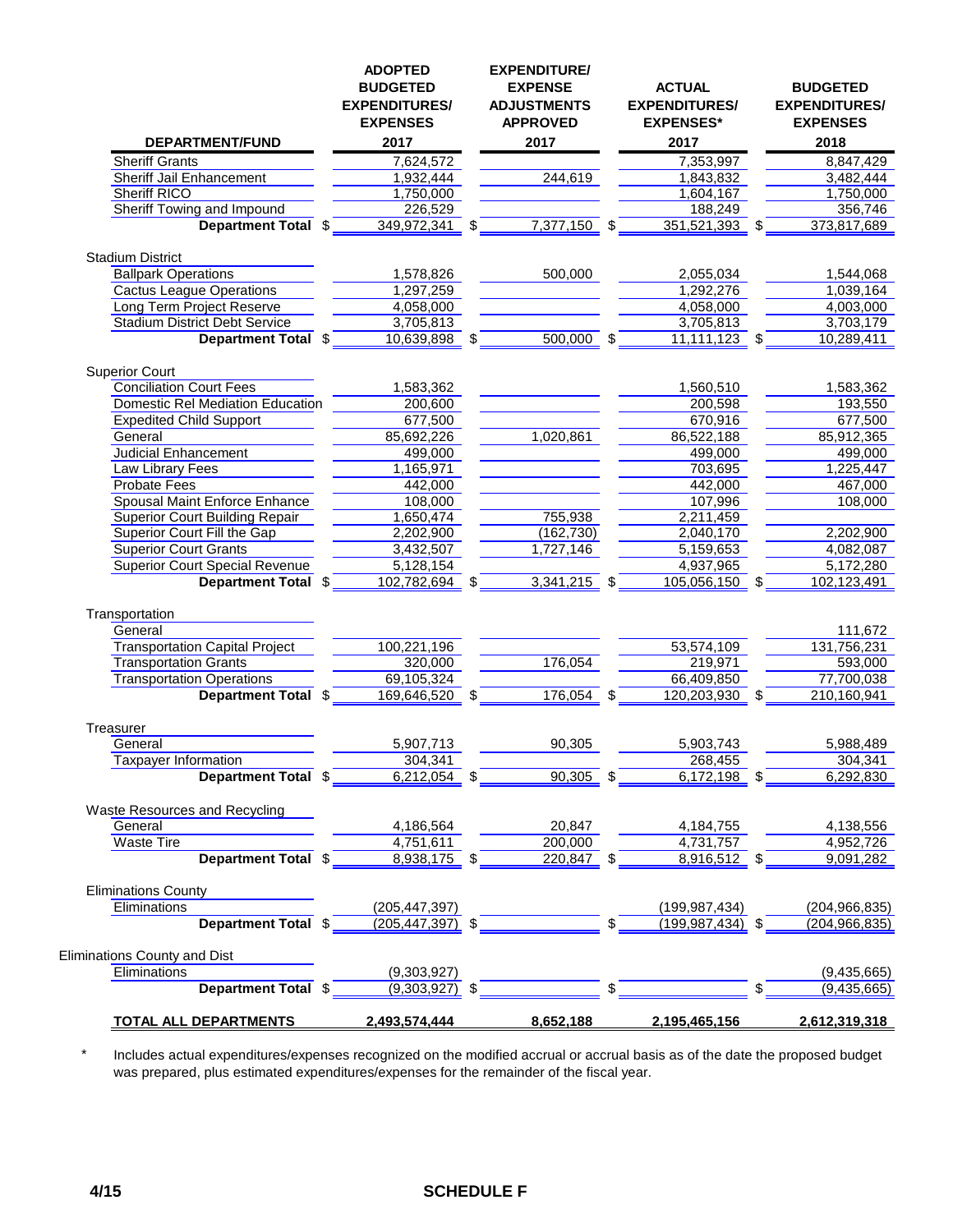# **MARICOPA COUNTY Full-Time Employees and Personnel Compensation Fiscal Year 2018**

|                        | <b>Full-Time</b>        | טו שב ושטעו<br>Employee<br><b>Salaries and</b> |                         |                         | <b>Other Benefit</b> | <b>Total Estimated</b><br>Personnel |
|------------------------|-------------------------|------------------------------------------------|-------------------------|-------------------------|----------------------|-------------------------------------|
|                        | <b>Equivalent (FTE)</b> | <b>Hourly Costs</b>                            | <b>Retirement Costs</b> | <b>Healthcare Costs</b> | Costs                | Compensation                        |
| <b>FUND</b>            | 2018                    | 2018                                           | 2018                    | 2018                    | 2018                 | 2018                                |
| <b>GENERAL FUND</b>    | 7,947.13                | 391,582,900                                    | 89.479.407              | 75.434.682              | 32.644.092           | 589,141,081                         |
| Regular Staff          | 7,583.49                | 389,207,134                                    | 89,479,407              | 75,434,682              | 32,462,346           | 586,583,569                         |
| <b>Temporary Staff</b> | 363.64                  | 2,375,766                                      |                         |                         | 181,746              | 2,557,512                           |

**Regular Staff SPECIAL REVENUE FUNDS**

| 201 - Adult Probation Fees                                             | 1.50           | 8,521,679 \$         | $1.777.004$ \$   | 980,879           | 651,912                 | 11,931,474           |
|------------------------------------------------------------------------|----------------|----------------------|------------------|-------------------|-------------------------|----------------------|
| 204 - Justice Court Judicial Enhancement                               | 3.00           | 187,337              | 21,546           | 34,197            | 17,811                  | 260,891              |
| 205 - Court Document Retrieval                                         | 22.00<br>6.00  | 672,047              | 76,060<br>44,786 | 216,431<br>80,826 | 54,144<br>29,717        | 1,018,682            |
| 207 - Palo Verde<br>208 - Judicial Enhancement                         | 14.00          | 393,820<br>673,870   | 76,542           | 159,586           | 54,081                  | 549,149<br>964,079   |
| 209 - Public Defender Training                                         | 3.00           | 142,968              | 16,440           | 34,202            | 10,943                  | 204.553              |
| 211 - Adult Probation Grants                                           | 24.00          | 1,078,238            | 128,853          | 230,244           | 99,772                  | 1,537,107            |
| 215 - Emergency Management                                             | 8.00           | 501,527              | 56,494           | 87,808            | 36,860                  | 682,689              |
| 216 - Clerk of the Court Grants                                        |                | 1,105,027            | 126,857          | 125,973           | 84,535                  | 1,442,392            |
| 217 - CDBG Housing Trust                                               | 6.00           | 429,339              | 49,374           | 68,405            | 37,193                  | 584,311              |
| 218 - Clerk of Court Fill The Gap                                      | 46.50          | 1,175,871            | 131,021          | 442,558           | 100,112                 | 1,849,562            |
| 219 - County Attorney Grants                                           | 62.00          | 2,556,694            | 330,998          | 596,756           | 195,308                 | 3,679,756            |
| 220 - Diversion                                                        | 29.00          | 1,641,411            | 214,545          | 318,032           | 133,825                 | 2,307,813            |
| 221 - County Attorney Fill the Gap                                     | 24.00          | 1,022,911            | 117,648          | 273,576           | 86,378                  | 1,500,513            |
| 222 - Human Services Grants                                            | 337.00         | 13,739,187           | 1,575,296        | 3,432,729         | 1,143,560               | 19,890,772           |
| 225 - Spur Cross Ranch Conservation                                    | 1.00           | 136,955              | 37,590           | 25,392            | 13,130                  | 213,067              |
| 226 - Planning and Development Fees                                    | 102.60         | 4,332,756            | 479,786          | 988,192           | 303.704                 | 6.104.438            |
| 227 - Juvenile Probation Grants                                        | 39.00          | 1,971,862            | 408,052          | 389,120           | 150,891                 | 2,919,925            |
| 228 - Juvenile Probation Special Revenue Fee                           |                | 1,735,989            | 405,180          | 395,805           | 132.803                 | 2,669,777            |
| 232 - Transportation Operations                                        | 423.00         | 21,707,774           | 2,386,426        | 4,650,404         | 1,939,358               | 30,683,962           |
| 233 - Public Defender Grants                                           | 2.80           | 149,684              | 17,225           | 18,599            | 13,010                  | 198,518              |
| 236 - Recorders Surcharge                                              | 26.00          | 1,928,247            | 220,804          | 292,324           | 148,548                 | 2,589,923            |
| 238 - Superior Court Grants                                            | 32.00          | 2,291,388            | 261,485          | 466,867           | 180,766                 | 3,200,506            |
| 239 - Parks Souvenir                                                   |                | 30,757               | 3,535            | 7,750             | 2,484                   | 44,526               |
| 240 - Lake Pleasant Recreation Services                                | 22.00          | 1,122,446            | 115,133          | 288,985           | 99,866                  | 1,626,430            |
| 241 - Parks Enhancement                                                | 58.50          | 2,191,301            | 251,750          | 544,055           | 224,761                 | 3,211,867            |
| 242 - Library District Grants                                          | 1.00           | 47,098               | 5,415            | 11,399            | 3,604                   | 67,516               |
| 244 - Library District                                                 | 166.73         | 7,998,178            | 907,999          | 1,852,393         | 661,957                 | 11,420,527           |
| 245 - Justice Courts Special Revenue                                   |                | 4,115,473            | 467,381          | 883,411           | 314,821                 | 5,781,086            |
| 249 - Non Departmental Grants                                          | 1.00           | 34,826               | 3,808            | 8,776             | 2,530                   | 49,940               |
| 250 - Cactus League Operations                                         |                | 10,894               | 1,249            | 1,140             | 755                     | 14,038               |
| 251 - Sheriff Grants                                                   | 24.00          | 2,392,971            | 1,165,130        | 194,179           | 207,279                 | 3,959,559            |
| 252 - Inmate Services                                                  | 108.00         | 4,127,679            | 578,227          | 1.066.428         | 360,922                 | 6,133,256            |
| 253 - Ballpark Operations                                              | 4.50           | 302,436              | 34,749           | 44,878            | 22,239                  | 404,302              |
| 254 - Inmate Health Services                                           |                | 171,363              | 19,704           | 34,200            | 13,104                  | 238,371              |
| 255 - Detention Operations                                             | 3,710.55       | 213,165,042          | 37,188,714       | 42,116,134        | 18,210,405              | 310,680,295          |
| 256 - Probate Fees                                                     |                | 300,298              | 34,474           | 34,234            | 22,972                  | 391,978              |
| 257 - Conciliation Court Fees                                          |                | 1,051,068            | 120,662          | 119,821           | 80,406                  | 1,371,957            |
| 258 - Sheriff Towing and Impound                                       | 2.00           | 91,499               | 38,021           | 22,798            | 8,054<br>263.376        | 160,372              |
| 259 - Superior Court Special Revenue<br>261 - Law Library Fees         | 3.00           | 3,442,883<br>166,539 | 395,239          | 392,487           |                         | 4,493,985<br>232,517 |
| 262 - Public Defender Fill the Gap                                     | 9.00           | 563,272              | 19,084<br>64,781 | 34,197<br>101,565 | 12,697<br>44,077        | 773,695              |
| 263 - Legal Defender Fill the Gap                                      |                | 50,838               | 5,839            | 5,796             | 3,889                   | 66,362               |
| 264 - Superior Court Fill the Gap                                      | 32.00          | 1,528,617            | 228,079          | 364,768           | 80,357                  | 2,201,821            |
| 265 - Public Health Fees                                               | 62.00          | 3,002,524            | 336,201          | 753,515           | 224,677                 | 4,316,917            |
| 266 - Check Enforcement Program                                        | 2.00           | 79,273               | 9,111            | 22,798            | 6,064                   | 117,246              |
| 267 - Criminal Justice Enhancement                                     | 19.00          | 1,081,133            | 160,381          | 216,581           | 89,699                  | 1,547,794            |
| 271 - Expedited Child Support                                          |                | 458,561              | 52,642           | 52,275            | 35,079                  | 598,557              |
| 273 - Victim Location                                                  |                | 37,539               | 4,310            | 4,279             | 2,872                   | 49,000               |
| 274 - Clerk of the Court EDMS                                          | 45.00          | 1,559,858            | 179,887          | 447,848           | 133,511                 | 2,321,104            |
| 275 - Juvenile Probation Diversion                                     | 4.00           | 258,525              | 60,343           | 43,616            | 19,780                  | 382,264              |
| 276 - Spousal Maintenance Enforcement Enhancement                      |                | 82,739               | 9,498            | 9,432             | 6,329                   | 107,998              |
| 282 - Domestic Relations Mediation Education                           |                | 148,280              | 17,023           | 16,904            | 11,343                  | 193,550              |
| 290 - Waste Tire                                                       | 2.00           | 57,883               | 6,649            | 22,798            | 4,427                   | 91,757               |
| 503 - Air Quality Grants                                               | 14.75          | 2,432,466            | 279,182          | 354,715           | 191,495                 | 3,257,858            |
| 504 - Air Quality Fees                                                 | 127.90         | 5,476,361            | 637,954          | 1,263,464         | 450,278                 | 7,828,057            |
| 505 - Environmental Services Grants                                    |                | 21,624               | 2,482            | 11,427            | 1,660                   | 37,193               |
| 506 - Environmental Services Environmental Health                      | 234.00         | 11,484,275           | 1,328,582        | 2,448,716         | 954,779                 | 16,216,352           |
| 532 - Public Health Grants                                             | 422.00         | 19,401,208           | 2,335,547        | 4,620,676         | 1,550,175               | 27,907,606           |
| 572 - Animal Control License/Shelter                                   | 137.00         | 4,586,807            | 475,481          | 1,403,721         | 382,140                 | 6,848,149            |
| 574 - Animal Control Field Operations                                  | 48.00          | 1,551,610            | 151,291          | 492,016           | 152,837                 | 2,347,754            |
| 669 - Small School Service                                             | 1.00           | 67,933               | 7,772            | 11,399            | 5,370                   | 92,474               |
| 715 - School Grants                                                    | 69.49          | 5.302.898            | 609,799          | 813,362           | 406,808                 | 7,132,867            |
| 782 - School Communication                                             | 12.00          | 687,081              | 78,849           | 116,905           | 52,286                  | 935,121              |
| 795 - Educational Supplemental Program                                 | 8.00           | 540,907              | 62,104           | 82,985            | 41,022                  | 727.018              |
| 991 - Flood Control                                                    | 188.00         | 11,360,346           | 1,196,881        | 2,048,392         | 849,006                 | 15,454,625           |
| Temporary Staff                                                        |                |                      |                  |                   |                         |                      |
| 204 - Justice Court Judicial Enhancement                               | 10.00          | 150,259              |                  |                   | 8,052                   | 158,311              |
| 208 - Judicial Enhancement                                             | 6.00           | 159,726              |                  |                   | 12,219                  | 171,945              |
| 211 - Adult Probation Grants                                           | 5.50           | 240,768              |                  |                   | 18,419                  | 259,187              |
| 218 - Clerk of Court Fill The Gap                                      | 0.50           | 19,836               |                  |                   | 1,517                   | 21,353               |
| 221 - County Attorney Fill the Gap                                     | 1.00           | 26,619               |                  |                   | 2,036<br>$\overline{7}$ | 28,655<br>104        |
| 225 - Spur Cross Ranch Conservation<br>232 - Transportation Operations | 2.50           | 97<br>74,753         |                  |                   | 5,719                   | 80,472               |
| 238 - Superior Court Grants                                            | 1.38           | 155,377              |                  |                   | 11,886                  | 167,263              |
| 239 - Parks Souvenir                                                   | 1.36           | 30,450               |                  |                   | 2,329                   | 32,779               |
| 240 - Lake Pleasant Recreation Services                                | 1.36           | 39,051               |                  |                   | 2,987                   | 42,038               |
| 241 - Parks Enhancement                                                | 4.87           | 26,258               |                  |                   | 2,009                   | 28,267               |
| 244 - Library District                                                 | 55.72          | 1,276,262            |                  |                   | 97,634                  | 1,373,896            |
| 253 - Ballpark Operations                                              | 0.60           |                      |                  |                   |                         |                      |
| 255 - Detention Operations                                             | 7.50           | 329,252              |                  |                   | 25,188                  | 354,440              |
| 265 - Public Health Fees                                               | 1.00           | 27,980               |                  |                   | 2,140                   | 30,120               |
| 503 - Air Quality Grants                                               | 0.50           | 14,162               |                  |                   | 1,083                   | 15,245               |
| 504 - Air Quality Fees                                                 | 4.00           | 120,269              |                  |                   | 9,201                   | 129,470              |
| 505 - Environmental Services Grants                                    | 0.98           | 6,428                |                  |                   | 492                     | 6,920                |
| 532 - Public Health Grants                                             | 31.40          | 1,463,542            |                  |                   | 111,927                 | 1,575,469            |
| 715 - School Grants                                                    | 1.00           | 25,857               |                  |                   | 1,978                   | 27,835               |
| 782 - School Communication                                             | 0.50           | 12,530               |                  |                   | 959                     | 13,489               |
| 991 - Flood Control                                                    | 2.95           | 74,046               |                  |                   | 5,665                   | 79,711               |
| <b>Total Special Revenue Funds</b>                                     | 6,891.44<br>\$ | 384,955,412 \$       | 58,610,954 \$    | 77,696,123 \$     | 32,154,000 \$           | 553,416,489          |